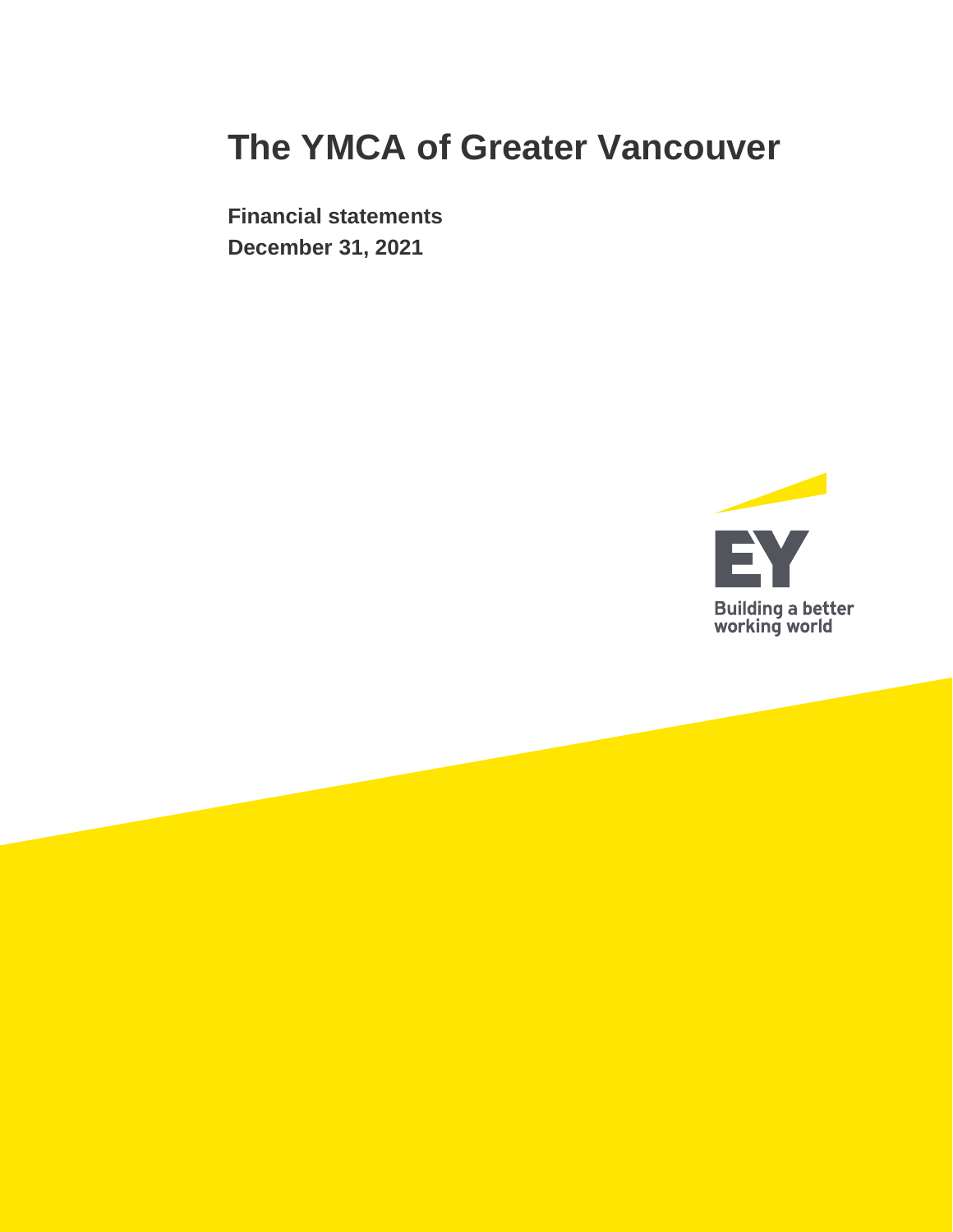### **Independent auditor's report**

To the Members of **The YMCA of Greater Vancouver**

#### **Report on the audit of the financial statements**

#### **Opinion**

We have audited the financial statements of **The YMCA of Greater Vancouver** [the "Association"] which comprise the statement of financial position as at December 31, 2021, and the statement of changes in net assets, statement of operations and statement of cash flows for the year then ended, and notes to the financial statements, including a summary of significant accounting policies.

In our opinion, the accompanying financial statements present fairly, in all material respects, the financial position of the Association as at December 31, 2021, and its results of operations and its cash flows for the year then ended in accordance with Canadian accounting standards for not-for-profit organizations.

#### **Basis for opinion**

We conducted our audit in accordance with Canadian generally accepted auditing standards. Our responsibilities under those standards are further described in the *Auditor's responsibilities for the audit of the financial statements* section of our report. We are independent of the Association in accordance with the ethical requirements that are relevant to our audit of the financial statements in Canada, and we have fulfilled our other ethical responsibilities in accordance with these requirements. We believe that the audit evidence we have obtained is sufficient and appropriate to provide a basis for our opinion.

#### **Other information**

Management is responsible for the other information. The other information comprises the information included in the Annual Report, but does not include the financial statements and our auditor's report thereon.

Our opinion on the financial statements does not cover the other information, and we do not express any form of assurance conclusion thereon.

In connection with our audit of the financial statements, our responsibility is to read the other information identified above and, in doing so, consider whether the other information is materially inconsistent with the financial statements or our knowledge obtained in the audit, or otherwise appears to be materially misstated.

The Annual Report is expected to be made available to us after the date of the auditor's report. If, based on the work we will perform on this other information, we conclude that there is a material misstatement of this other information, we are required to report that fact to those charged with governance.

#### **Responsibilities of management and those charged with governance for the financial statements**

Management is responsible for the preparation and fair presentation of the financial statements in accordance with Canadian accounting standards for not-for-profit organizations, and for such internal control as management determines is necessary to enable the preparation of financial statements that are free from material misstatement, whether due to fraud or error.

In preparing the financial statements, management is responsible for assessing the Association's ability to continue as a going concern, disclosing, as applicable, matters related to going concern and using the going concern basis of accounting unless management either intends to liquidate the Association or to cease operations, or has no realistic alternative but to do so.

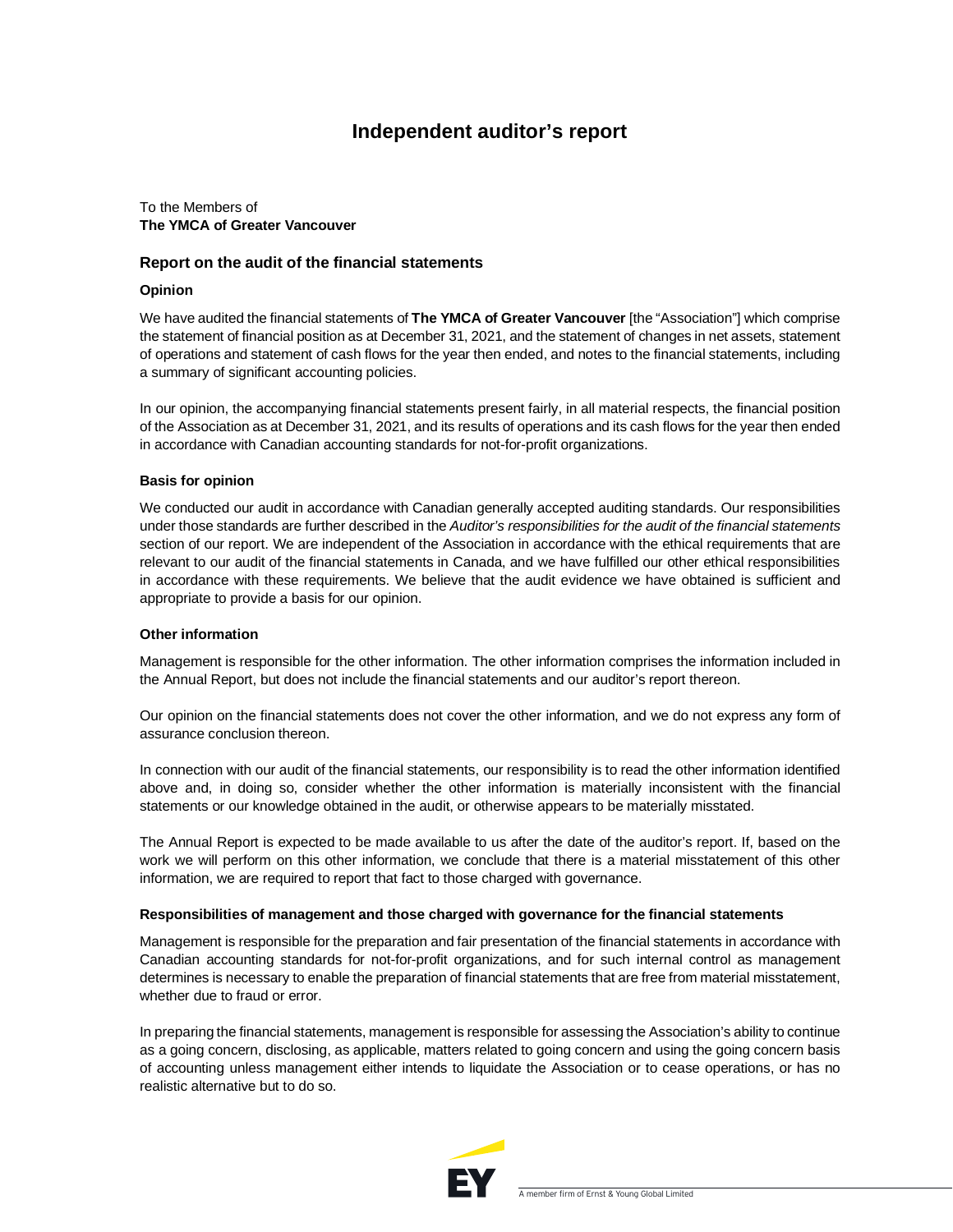Those charged with governance are responsible for overseeing the Association's financial reporting process.

#### **Auditor's responsibilities for the audit of the financial statements**

Our objectives are to obtain reasonable assurance about whether the financial statements as a whole are free from material misstatement, whether due to fraud or error, and to issue an auditor's report that includes our opinion. Reasonable assurance is a high level of assurance, but is not a guarantee that an audit conducted in accordance with Canadian generally accepted auditing standards will always detect a material misstatement when it exists. Misstatements can arise from fraud or error and are considered material if, individually or in the aggregate, they could reasonably be expected to influence the economic decisions of users taken on the basis of these financial statements.

As part of an audit in accordance with Canadian generally accepted auditing standards, we exercise professional judgment and maintain professional skepticism throughout the audit. We also:

- Identify and assess the risks of material misstatement of the financial statements, whether due to fraud or error, design and perform audit procedures responsive to those risks, and obtain audit evidence that is sufficient and appropriate to provide a basis for our opinion. The risk of not detecting a material misstatement resulting from fraud is higher than for one resulting from error, as fraud may involve collusion, forgery, intentional omissions, misrepresentations, or the override of internal control.
- Obtain an understanding of internal control relevant to the audit in order to design audit procedures that are appropriate in the circumstances, but not for the purpose of expressing an opinion on the effectiveness of the Association's internal control.
- Evaluate the appropriateness of accounting policies used and the reasonableness of accounting estimates and related disclosures made by management.
- Conclude on the appropriateness of management's use of the going concern basis of accounting and, based on the audit evidence obtained, whether a material uncertainty exists related to events or conditions that may cast significant doubt on the Association's ability to continue as a going concern. If we conclude that a material uncertainty exists, we are required to draw attention in our auditor's report to the related disclosures in the financial statements or, if such disclosures are inadequate, to modify our opinion. Our conclusions are based on the audit evidence obtained up to the date of our auditor's report. However, future events or conditions may cause the Association to cease to continue as a going concern.
- Evaluate the overall presentation, structure, and content of the financial statements, including the disclosures, and whether the financial statements represent the underlying transactions and events in a manner that achieves fair presentation.

We communicate with those charged with governance regarding, among other matters, the planned scope and timing of the audit and significant audit findings, including any significant deficiencies in internal control that we identify during our audit.

#### **Report on other legal and regulatory requirements**

As required by the *Societies Act* (British Columbia)*,* we report that, in our opinion, the accounting principles in Canadian accounting standards for not-for-profit organizations have been applied on a basis consistent with that of the preceding year.

Vancouver, Canada June 9, 2022

Ernet + Young LLP

**Chartered Professional Accountants** 

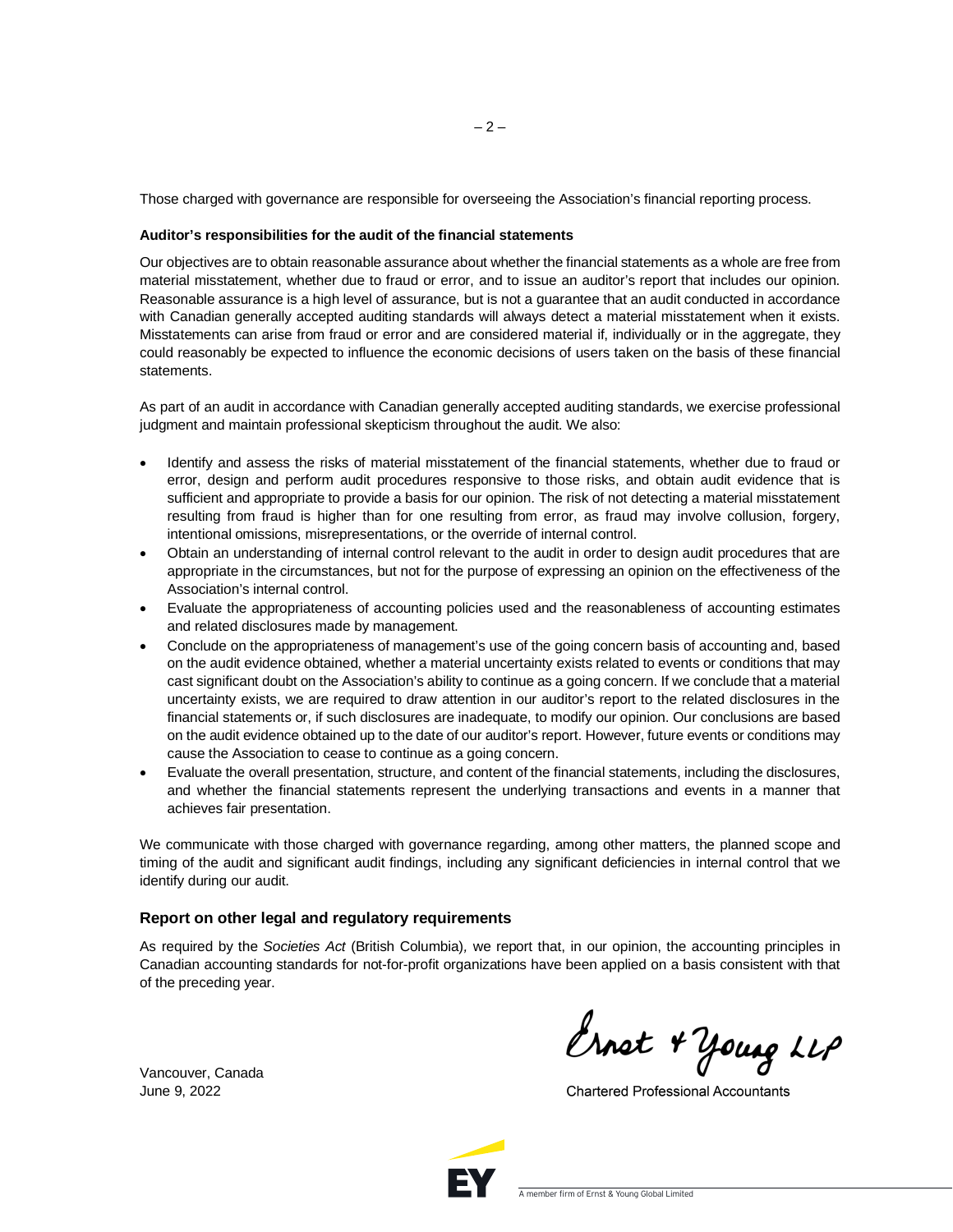# **Statement of financial position**

**As at December 31** 

|                                                                       | 2021                   | 2020                |
|-----------------------------------------------------------------------|------------------------|---------------------|
|                                                                       | £                      | S.                  |
| Assets                                                                |                        |                     |
| <b>Current</b>                                                        |                        |                     |
| Cash                                                                  |                        |                     |
| Accounts receivable [note 17]                                         | 1,844,560              | 4,428,254           |
| Due from The YMCA of Greater Vancouver Foundation [note 3]            | 2,691,552<br>1,409,597 | 3,118,370<br>37,948 |
| Due from The YMCA of Greater Vancouver Properties Foundation [note 4] | 1,513,010              | 214,115             |
| Prepaid expenses and other assets                                     | 486,181                | 440,138             |
| <b>Total current assets</b>                                           | 7,944,900              | 8,238,825           |
| Investments and restricted cash [note 5]                              | 26,354,169             | 21,940,113          |
| Facilities under development [note 6]                                 | 13,756,597             | 10,947,435          |
| Property and equipment, net [note 7]                                  | 24,158,065             | 25,931,344          |
| <b>Total assets</b>                                                   | 72,213,731             | 67,057,717          |
|                                                                       |                        |                     |
| Liabilities and net assets                                            |                        |                     |
| <b>Current</b>                                                        |                        |                     |
| Bank indebtedness [note 8]                                            | 9,359,474              | 9,597,277           |
| Accounts payable and accrued liabilities [notes 3 and 14]             | 5,571,125              | 5,743,389           |
| Derivative liability [note 8]                                         | 900,378                | 1,736,033           |
| Deferred revenue [note 9]                                             | 8,366,674              | 7,019,543           |
| Current portion of term loans [note 8]                                | 255,625                | 608,277             |
| Current portion of capital lease obligations [note 10]                | 3,600                  | 3,600               |
| <b>Total current liabilities</b>                                      | 24,456,876             | 24,708,119          |
| Term loans [note 8]                                                   | 82,989                 | 338,727             |
| Capital lease obligations [note 10]                                   | 14,400                 | 18,000              |
| Deferred capital contributions [note 9]                               | 27,218,108             | 24,426,048          |
| <b>Total liabilities</b>                                              | 51,772,373             | 49,490,894          |
| Commitments [note 11]                                                 |                        |                     |
| Contingency [note 8]                                                  |                        |                     |
|                                                                       |                        |                     |
| Net assets (deficiency)                                               |                        |                     |
| <b>Unrestricted</b>                                                   | (2,921,264)            | (1,352,181)         |
| <b>Externally restricted</b>                                          |                        |                     |
| Invested in property and equipment                                    | 22,960,506             | 18,589,853          |
| Vehicle replacement fund                                              | 402,116                | 329,151             |
| <b>Total net assets</b>                                               | 20,441,358             | 17,566,823          |
| <b>Total liabilities and net assets</b>                               | 72,213,731             | 67,057,717          |
|                                                                       |                        |                     |
| See accompanying notes                                                |                        |                     |
|                                                                       |                        |                     |
| On behalf of the Board:                                               |                        |                     |

Information

Γ,

**Director**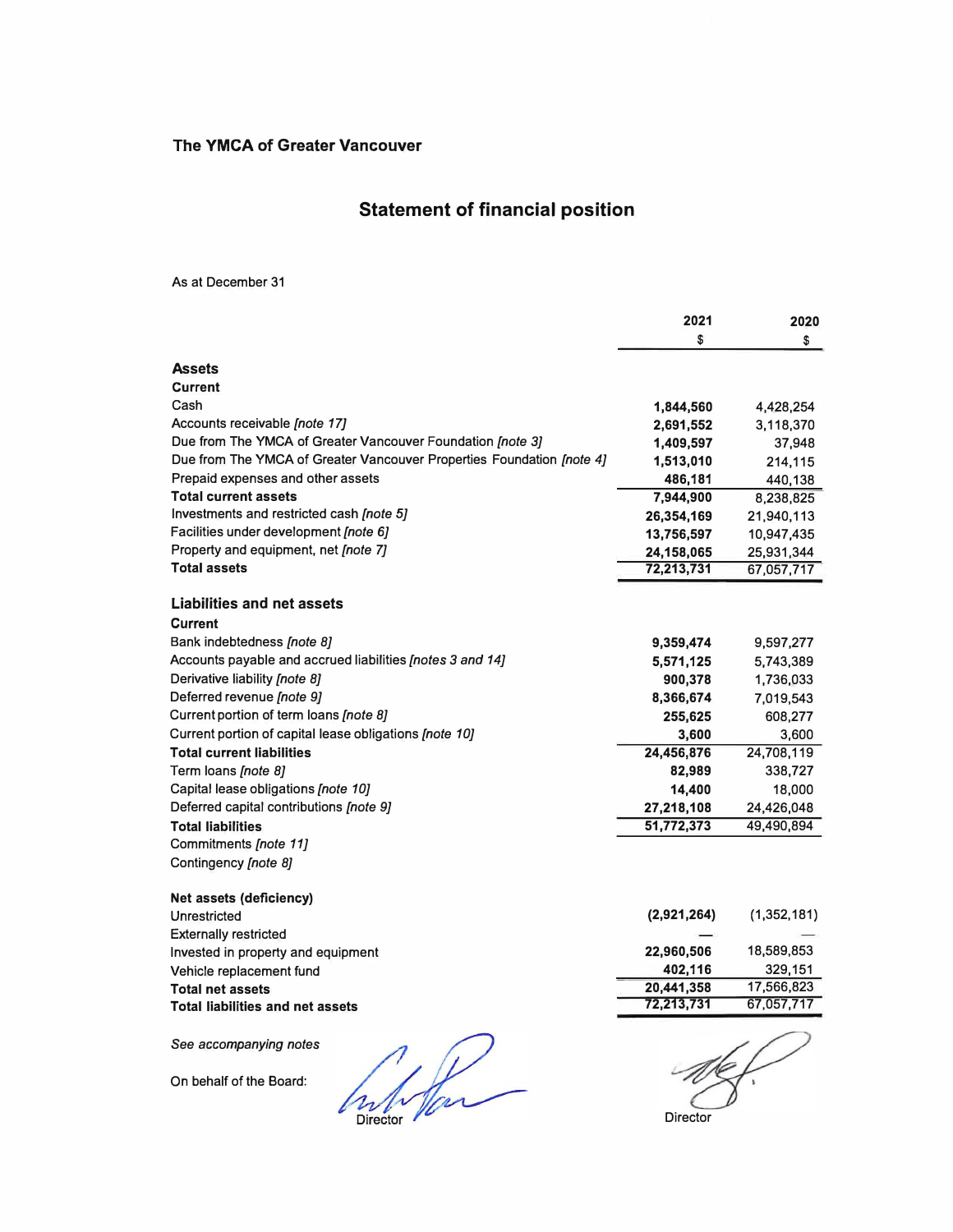# **Statement of changes in net assets**

#### Year ended December 31, 2021

|                                                              |              |                                       | 2021                                          |                                             |                    | 2020               |
|--------------------------------------------------------------|--------------|---------------------------------------|-----------------------------------------------|---------------------------------------------|--------------------|--------------------|
|                                                              | Unrestricted | <b>Externally</b><br>restricted<br>\$ | Invested in<br>property and<br>equipment<br>Я | <b>Vehicle</b><br>replacement<br>fund<br>\$ | <b>Total</b><br>\$ | <b>Total</b><br>\$ |
| Net assets, beginning of year                                | (1,352,181)  |                                       | 18,589,853                                    | 329,151                                     | 17,566,823         | 18,141,827         |
| Excess (deficiency) of revenue over expenses<br>for the year | 2,317,027    |                                       | 556,543                                       | 965                                         | 2,874,535          | (575,004)          |
| Interfund transfers                                          | (3,886,110)  |                                       | 3,814,110                                     | 72,000                                      |                    |                    |
| Donations and investment income                              |              | 3,343,067                             |                                               | –                                           | 3,343,067          | 1,137,928          |
| Deferred capital                                             |              | (3,343,067)                           |                                               |                                             | (3,343,067)        | (1, 137, 928)      |
| Investments and restricted cash                              |              | (1,000,934)                           | 1,000,934                                     |                                             |                    |                    |
| Deferred capital contributions                               |              | 1,000,934                             | (1,000,934)                                   |                                             |                    |                    |
| Net assets (deficiency), end of year                         | (2,921,264)  |                                       | 22,960,506                                    | 402,116                                     | 20,441,358         | 17,566,823         |

*See accompanying notes*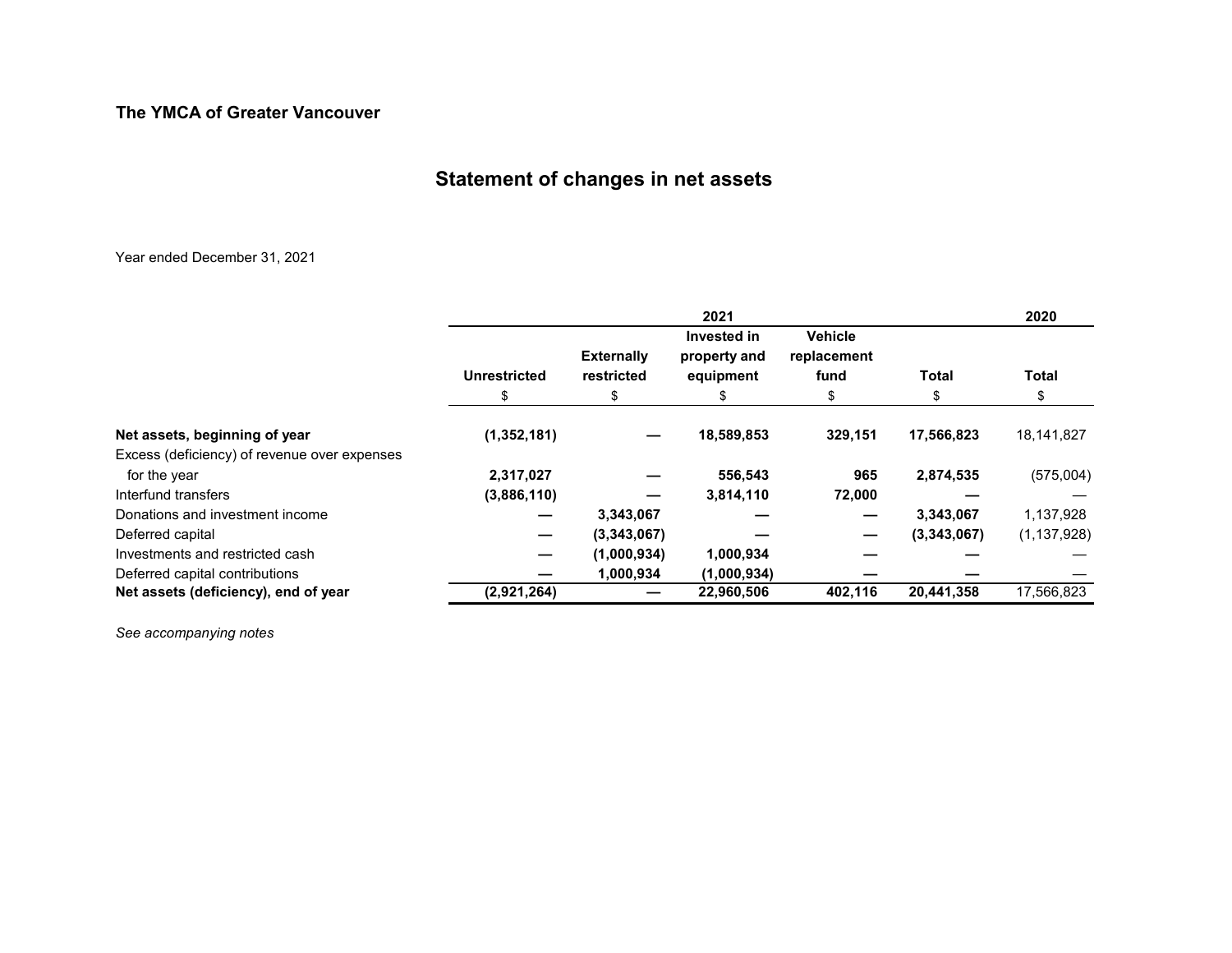# **Statement of operations**

Year ended December 31

| \$<br>\$<br>Revenue<br>Program fees<br>14,346,186<br>10,831,677<br>Membership fees<br>3,387,667<br>4,617,885<br>Government sources – child care [note 17]<br>15,184,220<br>16,543,032<br>Government sources - other [note 17]<br>10,436,718<br>8,799,104<br>Grants from the YMCA of Greater Vancouver Properties<br>Foundation [note 4]<br>3,172,665<br>3,317,343<br>Grants from the YMCA of Greater Vancouver Foundation [note 3]<br>825,514<br>485,378<br>Donations<br>800,578<br>1,058,650<br>Allocations from the United Way<br>84,571<br>95,964<br>225,000<br>225,000<br>Gaming<br>Investment income<br>1,774,425<br>1,946,320<br>12,402<br>Other revenue<br>86,487<br>50,324,031<br>47,932,755<br><b>Expenses</b><br>Salaries [notes 3 and 15]<br>25,221,228<br>25,443,851<br>Occupancy [notes 3 and 4]<br>9,384,934<br>8,857,491<br>Employee benefits<br>3,872,788<br>3,735,831<br>Supplies<br>2,227,103<br>2,538,008<br>Office, legal and contract services [note 12]<br>1,584,597<br>2,056,742<br>Grants and work study fees<br>518,672<br>437,706<br>247,702<br>224,980<br>Conferences, employee expense and vehicle costs<br>551,750<br>National support<br>453,907<br>Staff and volunteer training<br>448,571<br>175,119<br>Advertising and promotion<br>170,770<br>278,402<br>Bank charges<br>301,182<br>264,079<br>Repairs and maintenance<br>802,226<br>354,052<br>Miscellaneous<br>196,727<br>203,844<br>Recovery of commodity tax rebate<br>(73, 057)<br>(85, 729)<br>46,238,243<br>44, 155, 233<br>4,085,788<br>3,777,522<br>Excess of revenue over expenses before the following<br>Other income (expenses)<br>Severance payments<br>(916,080)<br>Gain on disposal of property and equipment<br>25,040<br>Write-off of facilities and projects under development [note 6]<br>(229, 380)<br>Gain (loss) on derivative [note 8]<br>835,655<br>(982, 697)<br>Interest [notes 8 and 10]<br>(452, 804)<br>(483, 792)<br>Amortization of property and equipment<br>(2, 144, 768)<br>(2,318,781) | 2021 | 2020 |
|--------------------------------------------------------------------------------------------------------------------------------------------------------------------------------------------------------------------------------------------------------------------------------------------------------------------------------------------------------------------------------------------------------------------------------------------------------------------------------------------------------------------------------------------------------------------------------------------------------------------------------------------------------------------------------------------------------------------------------------------------------------------------------------------------------------------------------------------------------------------------------------------------------------------------------------------------------------------------------------------------------------------------------------------------------------------------------------------------------------------------------------------------------------------------------------------------------------------------------------------------------------------------------------------------------------------------------------------------------------------------------------------------------------------------------------------------------------------------------------------------------------------------------------------------------------------------------------------------------------------------------------------------------------------------------------------------------------------------------------------------------------------------------------------------------------------------------------------------------------------------------------------------------------------------------------------------------------------------------------------------------------|------|------|
|                                                                                                                                                                                                                                                                                                                                                                                                                                                                                                                                                                                                                                                                                                                                                                                                                                                                                                                                                                                                                                                                                                                                                                                                                                                                                                                                                                                                                                                                                                                                                                                                                                                                                                                                                                                                                                                                                                                                                                                                              |      |      |
|                                                                                                                                                                                                                                                                                                                                                                                                                                                                                                                                                                                                                                                                                                                                                                                                                                                                                                                                                                                                                                                                                                                                                                                                                                                                                                                                                                                                                                                                                                                                                                                                                                                                                                                                                                                                                                                                                                                                                                                                              |      |      |
|                                                                                                                                                                                                                                                                                                                                                                                                                                                                                                                                                                                                                                                                                                                                                                                                                                                                                                                                                                                                                                                                                                                                                                                                                                                                                                                                                                                                                                                                                                                                                                                                                                                                                                                                                                                                                                                                                                                                                                                                              |      |      |
|                                                                                                                                                                                                                                                                                                                                                                                                                                                                                                                                                                                                                                                                                                                                                                                                                                                                                                                                                                                                                                                                                                                                                                                                                                                                                                                                                                                                                                                                                                                                                                                                                                                                                                                                                                                                                                                                                                                                                                                                              |      |      |
|                                                                                                                                                                                                                                                                                                                                                                                                                                                                                                                                                                                                                                                                                                                                                                                                                                                                                                                                                                                                                                                                                                                                                                                                                                                                                                                                                                                                                                                                                                                                                                                                                                                                                                                                                                                                                                                                                                                                                                                                              |      |      |
|                                                                                                                                                                                                                                                                                                                                                                                                                                                                                                                                                                                                                                                                                                                                                                                                                                                                                                                                                                                                                                                                                                                                                                                                                                                                                                                                                                                                                                                                                                                                                                                                                                                                                                                                                                                                                                                                                                                                                                                                              |      |      |
|                                                                                                                                                                                                                                                                                                                                                                                                                                                                                                                                                                                                                                                                                                                                                                                                                                                                                                                                                                                                                                                                                                                                                                                                                                                                                                                                                                                                                                                                                                                                                                                                                                                                                                                                                                                                                                                                                                                                                                                                              |      |      |
|                                                                                                                                                                                                                                                                                                                                                                                                                                                                                                                                                                                                                                                                                                                                                                                                                                                                                                                                                                                                                                                                                                                                                                                                                                                                                                                                                                                                                                                                                                                                                                                                                                                                                                                                                                                                                                                                                                                                                                                                              |      |      |
|                                                                                                                                                                                                                                                                                                                                                                                                                                                                                                                                                                                                                                                                                                                                                                                                                                                                                                                                                                                                                                                                                                                                                                                                                                                                                                                                                                                                                                                                                                                                                                                                                                                                                                                                                                                                                                                                                                                                                                                                              |      |      |
|                                                                                                                                                                                                                                                                                                                                                                                                                                                                                                                                                                                                                                                                                                                                                                                                                                                                                                                                                                                                                                                                                                                                                                                                                                                                                                                                                                                                                                                                                                                                                                                                                                                                                                                                                                                                                                                                                                                                                                                                              |      |      |
|                                                                                                                                                                                                                                                                                                                                                                                                                                                                                                                                                                                                                                                                                                                                                                                                                                                                                                                                                                                                                                                                                                                                                                                                                                                                                                                                                                                                                                                                                                                                                                                                                                                                                                                                                                                                                                                                                                                                                                                                              |      |      |
|                                                                                                                                                                                                                                                                                                                                                                                                                                                                                                                                                                                                                                                                                                                                                                                                                                                                                                                                                                                                                                                                                                                                                                                                                                                                                                                                                                                                                                                                                                                                                                                                                                                                                                                                                                                                                                                                                                                                                                                                              |      |      |
|                                                                                                                                                                                                                                                                                                                                                                                                                                                                                                                                                                                                                                                                                                                                                                                                                                                                                                                                                                                                                                                                                                                                                                                                                                                                                                                                                                                                                                                                                                                                                                                                                                                                                                                                                                                                                                                                                                                                                                                                              |      |      |
|                                                                                                                                                                                                                                                                                                                                                                                                                                                                                                                                                                                                                                                                                                                                                                                                                                                                                                                                                                                                                                                                                                                                                                                                                                                                                                                                                                                                                                                                                                                                                                                                                                                                                                                                                                                                                                                                                                                                                                                                              |      |      |
|                                                                                                                                                                                                                                                                                                                                                                                                                                                                                                                                                                                                                                                                                                                                                                                                                                                                                                                                                                                                                                                                                                                                                                                                                                                                                                                                                                                                                                                                                                                                                                                                                                                                                                                                                                                                                                                                                                                                                                                                              |      |      |
|                                                                                                                                                                                                                                                                                                                                                                                                                                                                                                                                                                                                                                                                                                                                                                                                                                                                                                                                                                                                                                                                                                                                                                                                                                                                                                                                                                                                                                                                                                                                                                                                                                                                                                                                                                                                                                                                                                                                                                                                              |      |      |
|                                                                                                                                                                                                                                                                                                                                                                                                                                                                                                                                                                                                                                                                                                                                                                                                                                                                                                                                                                                                                                                                                                                                                                                                                                                                                                                                                                                                                                                                                                                                                                                                                                                                                                                                                                                                                                                                                                                                                                                                              |      |      |
|                                                                                                                                                                                                                                                                                                                                                                                                                                                                                                                                                                                                                                                                                                                                                                                                                                                                                                                                                                                                                                                                                                                                                                                                                                                                                                                                                                                                                                                                                                                                                                                                                                                                                                                                                                                                                                                                                                                                                                                                              |      |      |
|                                                                                                                                                                                                                                                                                                                                                                                                                                                                                                                                                                                                                                                                                                                                                                                                                                                                                                                                                                                                                                                                                                                                                                                                                                                                                                                                                                                                                                                                                                                                                                                                                                                                                                                                                                                                                                                                                                                                                                                                              |      |      |
|                                                                                                                                                                                                                                                                                                                                                                                                                                                                                                                                                                                                                                                                                                                                                                                                                                                                                                                                                                                                                                                                                                                                                                                                                                                                                                                                                                                                                                                                                                                                                                                                                                                                                                                                                                                                                                                                                                                                                                                                              |      |      |
|                                                                                                                                                                                                                                                                                                                                                                                                                                                                                                                                                                                                                                                                                                                                                                                                                                                                                                                                                                                                                                                                                                                                                                                                                                                                                                                                                                                                                                                                                                                                                                                                                                                                                                                                                                                                                                                                                                                                                                                                              |      |      |
|                                                                                                                                                                                                                                                                                                                                                                                                                                                                                                                                                                                                                                                                                                                                                                                                                                                                                                                                                                                                                                                                                                                                                                                                                                                                                                                                                                                                                                                                                                                                                                                                                                                                                                                                                                                                                                                                                                                                                                                                              |      |      |
|                                                                                                                                                                                                                                                                                                                                                                                                                                                                                                                                                                                                                                                                                                                                                                                                                                                                                                                                                                                                                                                                                                                                                                                                                                                                                                                                                                                                                                                                                                                                                                                                                                                                                                                                                                                                                                                                                                                                                                                                              |      |      |
|                                                                                                                                                                                                                                                                                                                                                                                                                                                                                                                                                                                                                                                                                                                                                                                                                                                                                                                                                                                                                                                                                                                                                                                                                                                                                                                                                                                                                                                                                                                                                                                                                                                                                                                                                                                                                                                                                                                                                                                                              |      |      |
|                                                                                                                                                                                                                                                                                                                                                                                                                                                                                                                                                                                                                                                                                                                                                                                                                                                                                                                                                                                                                                                                                                                                                                                                                                                                                                                                                                                                                                                                                                                                                                                                                                                                                                                                                                                                                                                                                                                                                                                                              |      |      |
|                                                                                                                                                                                                                                                                                                                                                                                                                                                                                                                                                                                                                                                                                                                                                                                                                                                                                                                                                                                                                                                                                                                                                                                                                                                                                                                                                                                                                                                                                                                                                                                                                                                                                                                                                                                                                                                                                                                                                                                                              |      |      |
|                                                                                                                                                                                                                                                                                                                                                                                                                                                                                                                                                                                                                                                                                                                                                                                                                                                                                                                                                                                                                                                                                                                                                                                                                                                                                                                                                                                                                                                                                                                                                                                                                                                                                                                                                                                                                                                                                                                                                                                                              |      |      |
|                                                                                                                                                                                                                                                                                                                                                                                                                                                                                                                                                                                                                                                                                                                                                                                                                                                                                                                                                                                                                                                                                                                                                                                                                                                                                                                                                                                                                                                                                                                                                                                                                                                                                                                                                                                                                                                                                                                                                                                                              |      |      |
|                                                                                                                                                                                                                                                                                                                                                                                                                                                                                                                                                                                                                                                                                                                                                                                                                                                                                                                                                                                                                                                                                                                                                                                                                                                                                                                                                                                                                                                                                                                                                                                                                                                                                                                                                                                                                                                                                                                                                                                                              |      |      |
|                                                                                                                                                                                                                                                                                                                                                                                                                                                                                                                                                                                                                                                                                                                                                                                                                                                                                                                                                                                                                                                                                                                                                                                                                                                                                                                                                                                                                                                                                                                                                                                                                                                                                                                                                                                                                                                                                                                                                                                                              |      |      |
|                                                                                                                                                                                                                                                                                                                                                                                                                                                                                                                                                                                                                                                                                                                                                                                                                                                                                                                                                                                                                                                                                                                                                                                                                                                                                                                                                                                                                                                                                                                                                                                                                                                                                                                                                                                                                                                                                                                                                                                                              |      |      |
|                                                                                                                                                                                                                                                                                                                                                                                                                                                                                                                                                                                                                                                                                                                                                                                                                                                                                                                                                                                                                                                                                                                                                                                                                                                                                                                                                                                                                                                                                                                                                                                                                                                                                                                                                                                                                                                                                                                                                                                                              |      |      |
|                                                                                                                                                                                                                                                                                                                                                                                                                                                                                                                                                                                                                                                                                                                                                                                                                                                                                                                                                                                                                                                                                                                                                                                                                                                                                                                                                                                                                                                                                                                                                                                                                                                                                                                                                                                                                                                                                                                                                                                                              |      |      |
|                                                                                                                                                                                                                                                                                                                                                                                                                                                                                                                                                                                                                                                                                                                                                                                                                                                                                                                                                                                                                                                                                                                                                                                                                                                                                                                                                                                                                                                                                                                                                                                                                                                                                                                                                                                                                                                                                                                                                                                                              |      |      |
|                                                                                                                                                                                                                                                                                                                                                                                                                                                                                                                                                                                                                                                                                                                                                                                                                                                                                                                                                                                                                                                                                                                                                                                                                                                                                                                                                                                                                                                                                                                                                                                                                                                                                                                                                                                                                                                                                                                                                                                                              |      |      |
|                                                                                                                                                                                                                                                                                                                                                                                                                                                                                                                                                                                                                                                                                                                                                                                                                                                                                                                                                                                                                                                                                                                                                                                                                                                                                                                                                                                                                                                                                                                                                                                                                                                                                                                                                                                                                                                                                                                                                                                                              |      |      |
|                                                                                                                                                                                                                                                                                                                                                                                                                                                                                                                                                                                                                                                                                                                                                                                                                                                                                                                                                                                                                                                                                                                                                                                                                                                                                                                                                                                                                                                                                                                                                                                                                                                                                                                                                                                                                                                                                                                                                                                                              |      |      |
|                                                                                                                                                                                                                                                                                                                                                                                                                                                                                                                                                                                                                                                                                                                                                                                                                                                                                                                                                                                                                                                                                                                                                                                                                                                                                                                                                                                                                                                                                                                                                                                                                                                                                                                                                                                                                                                                                                                                                                                                              |      |      |
|                                                                                                                                                                                                                                                                                                                                                                                                                                                                                                                                                                                                                                                                                                                                                                                                                                                                                                                                                                                                                                                                                                                                                                                                                                                                                                                                                                                                                                                                                                                                                                                                                                                                                                                                                                                                                                                                                                                                                                                                              |      |      |
| Amortization of deferred capital contributions [note 9]<br>553,164<br>550,664                                                                                                                                                                                                                                                                                                                                                                                                                                                                                                                                                                                                                                                                                                                                                                                                                                                                                                                                                                                                                                                                                                                                                                                                                                                                                                                                                                                                                                                                                                                                                                                                                                                                                                                                                                                                                                                                                                                                |      |      |
| Excess (deficiency) of revenue over expenses for the year<br>2,874,535<br>(575,004)                                                                                                                                                                                                                                                                                                                                                                                                                                                                                                                                                                                                                                                                                                                                                                                                                                                                                                                                                                                                                                                                                                                                                                                                                                                                                                                                                                                                                                                                                                                                                                                                                                                                                                                                                                                                                                                                                                                          |      |      |

*See accompanying notes*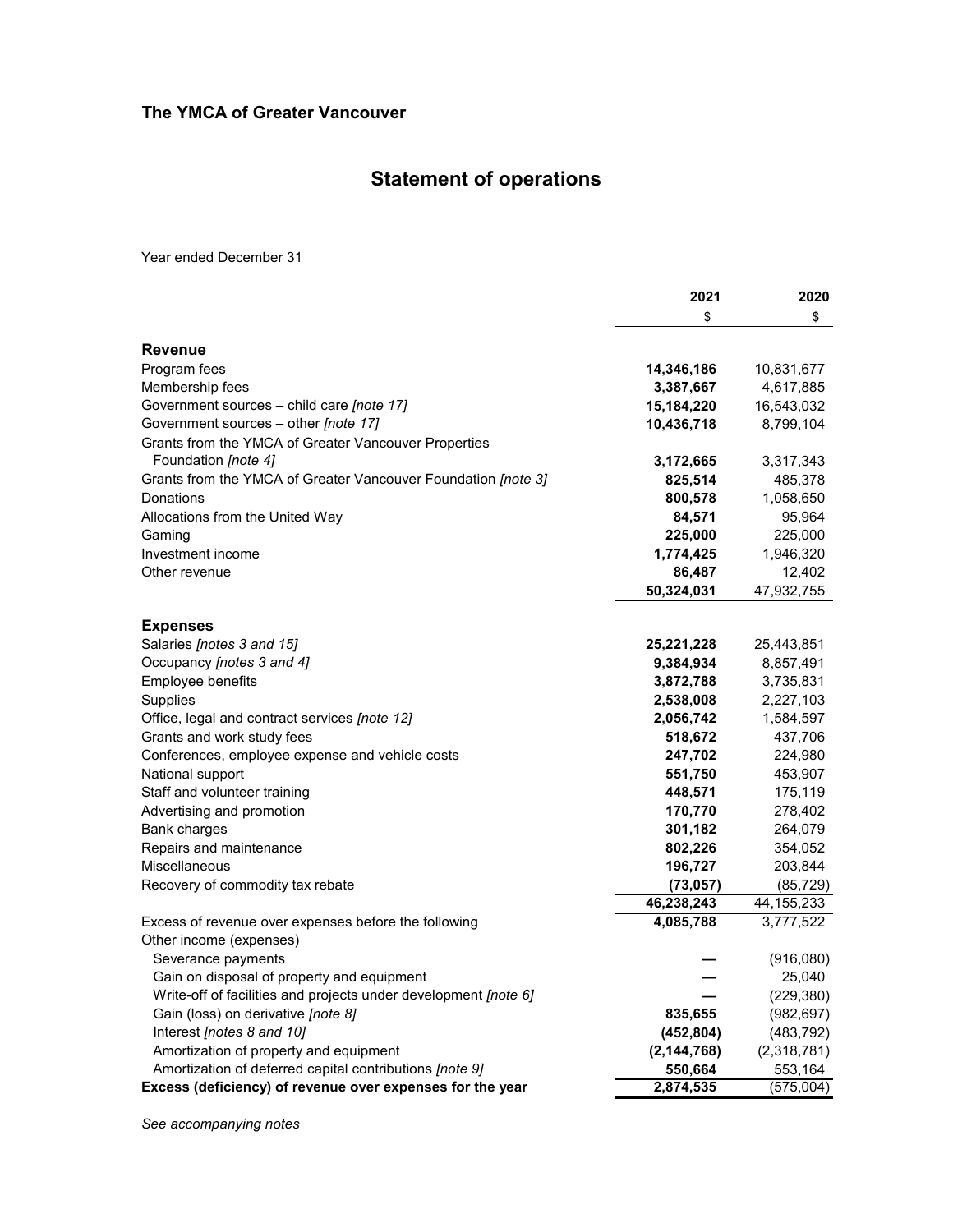# **Statement of cash flows**

Year ended December 31

|                                                              | 2021          | 2020          |
|--------------------------------------------------------------|---------------|---------------|
|                                                              | \$            | \$            |
| <b>Operating activities</b>                                  |               |               |
| Excess (deficiency) of revenue over expenses for the year    | 2,874,535     | (575,004)     |
| Add (deduct) non-cash items                                  |               |               |
| Amortization of deferred compensation                        | 30,241        | 29,078        |
| Amortization of deferred capital contributions               | (550, 664)    | (553, 164)    |
| Amortization of property and equipment                       | 2,144,768     | 2,318,781     |
| Gain on disposal of equipment                                |               | (25,040)      |
| Write-off of facilities and project under development        |               | 229,380       |
| Unrealized loss (gain) on derivative                         | (835, 655)    | 982,697       |
| Unrealized loss (gain) on investments                        | 32,755        | (617, 851)    |
|                                                              | 3,695,980     | 1,788,877     |
| Changes in non-cash working capital                          |               |               |
| Accounts receivable                                          | 426,818       | (1,008,372)   |
| Due from The YMCA of Greater Vancouver Foundation            | (1, 371, 649) | (441, 850)    |
| Due from The YMCA of Greater Vancouver Properties Foundation | (1, 298, 895) | (1,058)       |
| Prepaid expenses and other assets                            | (76, 284)     | (81, 406)     |
| Accounts payable and accrued liabilities                     | (172, 264)    | 1,837,545     |
| Deferred revenue                                             | 1,347,131     | 2,519,545     |
| Cash provided by operating activities                        | 2,550,837     | 4,613,281     |
| <b>Investing activities</b>                                  |               |               |
| Purchase of property and equipment                           | (371, 489)    | (270, 623)    |
| Proceeds on sale of property and equipment                   |               | 25,850        |
| Additions to facilities under development                    | (2,809,162)   | (4, 519, 339) |
| Proceeds from Investments                                    | 850,000       | 2,016,823     |
| Purchase of investments                                      | (1,800,550)   | (1, 274, 444) |
| Decrease (increase) in restricted cash                       | (3, 496, 261) | 2,609,456     |
| Cash used in investing activities                            | (7,627,462)   | (1,412,277)   |
| <b>Financing activities</b>                                  |               |               |
| Proceeds from term loans                                     |               | 375,000       |
| Repayment of term loans                                      | (608, 390)    | (765, 158)    |
| Repayment of bank indebtedness                               | (237, 803)    | (190, 133)    |
| Receipt of contributions restricted for capital purposes     | 3,342,724     | 1,130,118     |
| Payment of capital lease obligations                         | (3,600)       | (3,600)       |
| Cash provided by financing activities                        | 2,492,931     | 546,227       |
| Net increase (decrease) in cash during the year              | (2,583,694)   | 3,747,231     |
| Cash, beginning of year                                      | 4,428,254     | 681,023       |
| Cash, end of year                                            | 1,844,560     | 4,428,254     |
|                                                              |               |               |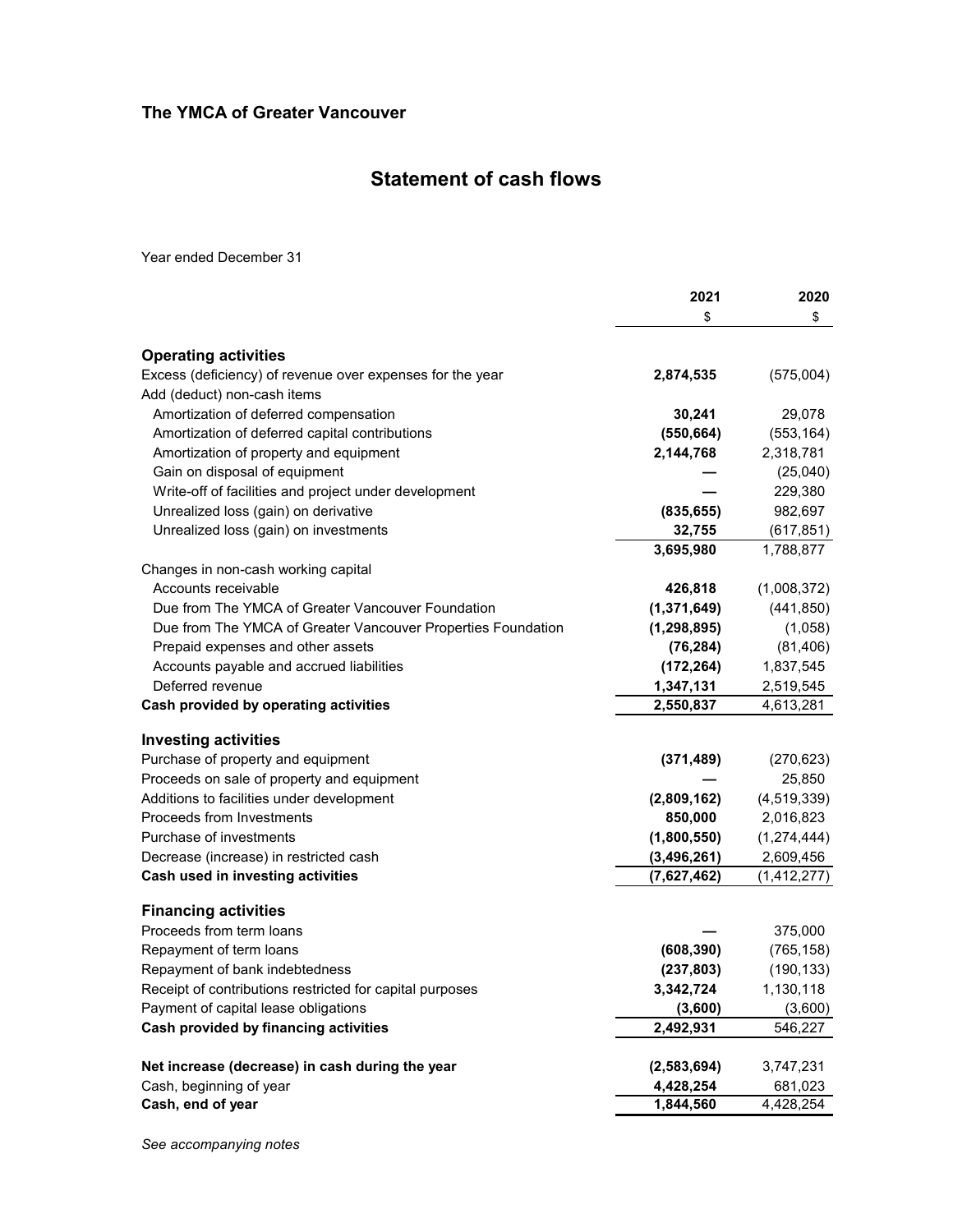### **Notes to financial statements**

December 31, 2021

#### **1. Purpose of organization**

The YMCA of Greater Vancouver [the "Association" or the "YMCA"] is an independent, charitable organization dedicated to the development of people in spirit, mind and body as well as the improvement of local, national and international communities. The Association is incorporated under the *Societies Act* of British Columbia and is a registered charity under the *Income Tax Act* (Canada) and, accordingly, is not subject to income taxes.

#### **COVID-19 outbreak**

The outbreak of the coronavirus disease ["COVID-19"] has resulted in governments worldwide enacting emergency measures to combat the spread of the virus. These measures, which include the implementation of travel bans, self-imposed quarantine periods and social distancing, have caused material disruption to businesses globally, resulting in an economic slowdown. The duration and impact of the COVID-19 outbreak are unknown at this time, as is the efficacy of the Canadian government and central bank monetary and fiscal interventions designed to stabilize economic conditions. The restrictions, especially the social distancing, have a significant adverse impact on the local communities the Association is serving. The extent of such adverse effects on the Association's business and financial and operational performance will depend on future developments, including the duration, spread and severity of the outbreak, the duration and geographic scope of related restrictions and the extent of the impact of COVID-19 on overall demand for leisure and business activities, all of which are highly uncertain. The extent to which the outbreak affects the Association's future operations will depend in part on the Association's ability to implement various measures intended to manage expenses.

#### **2. Summary of significant accounting policies**

#### **Accounting standards**

These financial statements are prepared in accordance with Part III of the *CPA Canada Handbook – Accounting*, "Accounting Standards for Not-for-Profit Organizations".

#### **Revenue recognition**

The Association follows the deferral method of accounting for contributions, which includes grants and donations. Externally restricted contributions are initially deferred and then recognized as revenue in the year in which the related expenses are incurred. Unrestricted contributions, including grants and donations, are recognized as revenue when received or receivable if the amount to be received can be reasonably estimated and collection is reasonably assured. Pledges are recognized as revenue if collection is reasonably assured, otherwise they are not recognized until the cash or asset is received. Contributions related to capital development projects and capital assets represent restricted contributions and are deferred and recognized as income on the same basis as the related assets are amortized. Endowment contributions are recognized as direct increases in net assets in the period received.

Program fees and membership fees are recognized as revenue over the period to which the fees relate. Funds from government sources for services are recognized as revenue as the services to which the funds relate are delivered or performed. Amounts received in advance of meeting the criteria for revenue recognition are initially deferred and then recognized as revenue when earned.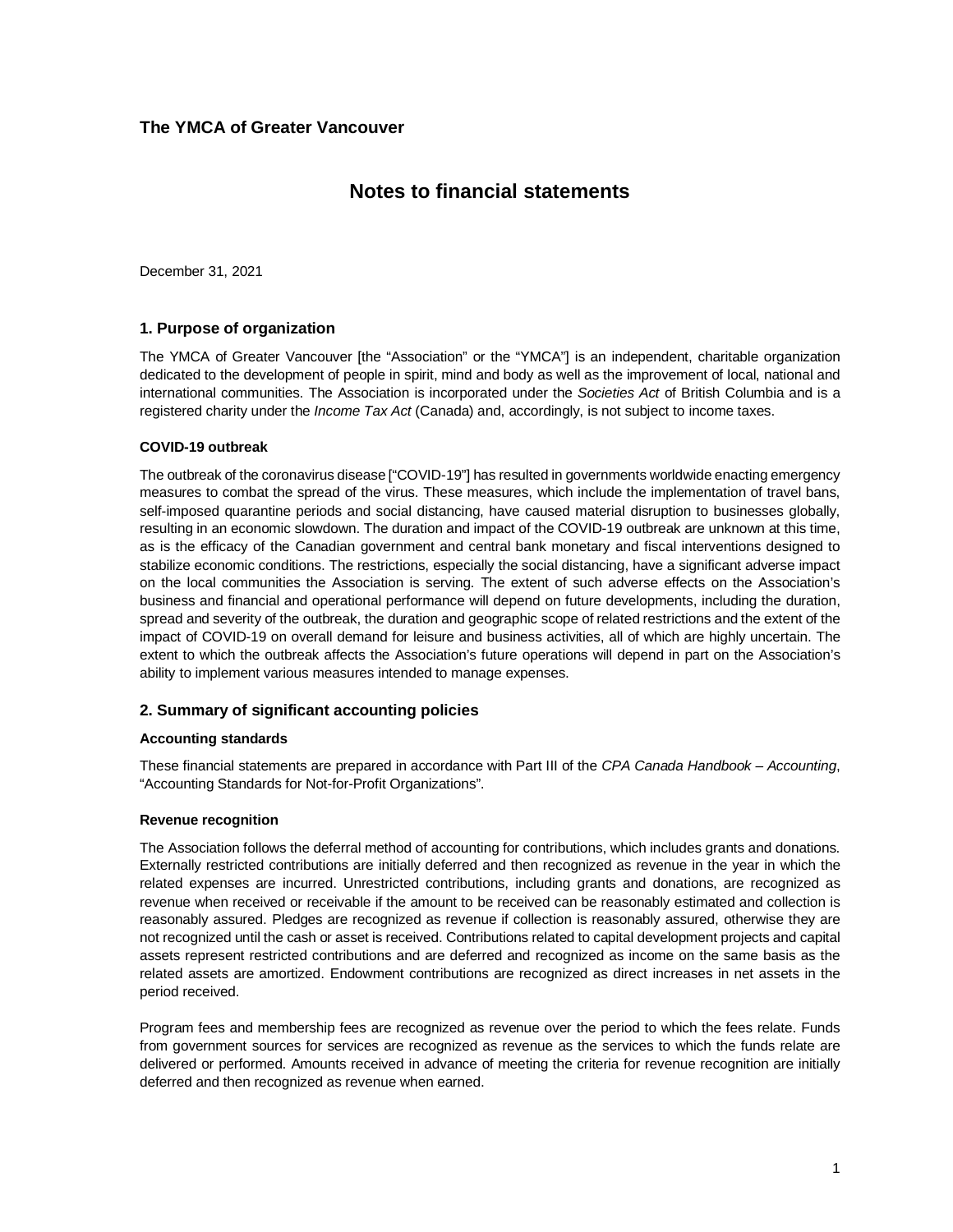### **Notes to financial statements**

December 31, 2021

Investment income includes interest and dividend income, pooled fund income, realized investment gains and losses on sales of investments, and unrealized gains and losses on investments measured at fair value. Interest income is recognized with the passage of time, dividend income is recognized based on the ex-dividend date, pooled fund income is recognized on the date of distribution by the fund, realized gains and loss are recognized based on the trade date, and unrealized gains and losses are recognized based on the statement of financial position date.

#### **Financial instruments**

The Association initially and subsequently measures its investments in marketable securities at fair value. Directly attributable costs incurred on the acquisition of those investments are expensed as incurred. Derivative financial instruments are initially and subsequently measured at fair value.

All other financial assets and financial liabilities are initially measured at fair value, net of directly attributable costs of acquisition, and subsequently measured at cost or amortized cost. At each reporting date, the Association assess whether there are any indications that a financial asset measured at cost or amortized may be impaired. The amount of any impairment provision is recognized in the statement of operations. A previously recognized impairment provision may be reversed to the extent of any improvements relating to events occurring after the impairment was recognized. The amount of the reversal is recognized in the statement of operations in the period in which it is determined.

#### **Cash**

Cash consists of cash on deposit, account overdrafts and highly liquid short-term investments with a term to maturity of approximately three months or less from the date of purchase, unless they are held for investment rather than liquidity purposes, in which case they are classified as investments.

#### **Property and equipment**

Property and equipment are recorded at cost less accumulated amortization. The Association charges amortization on a straight-line basis over the estimated useful lives of the assets as follows:

| Buildings and infrastructure    | 25 to 32 years                                      |
|---------------------------------|-----------------------------------------------------|
| Program and operating equipment | 4 to 8 years                                        |
| Computer and office equipment   | 5 years                                             |
| Automobiles                     | 5 years                                             |
| Leasehold improvements          | Lesser of term of the lease or useful life of asset |

#### **Facilities under development**

Facilities under development are recorded at cost and are not amortized. When project construction is complete, the facility or project under development is transferred to the appropriate asset categories within property and equipment and amortized over its useful life. Consultants cost and internal salaries and wages directly attributable to the development projects are capitalized as part of the facilities under development.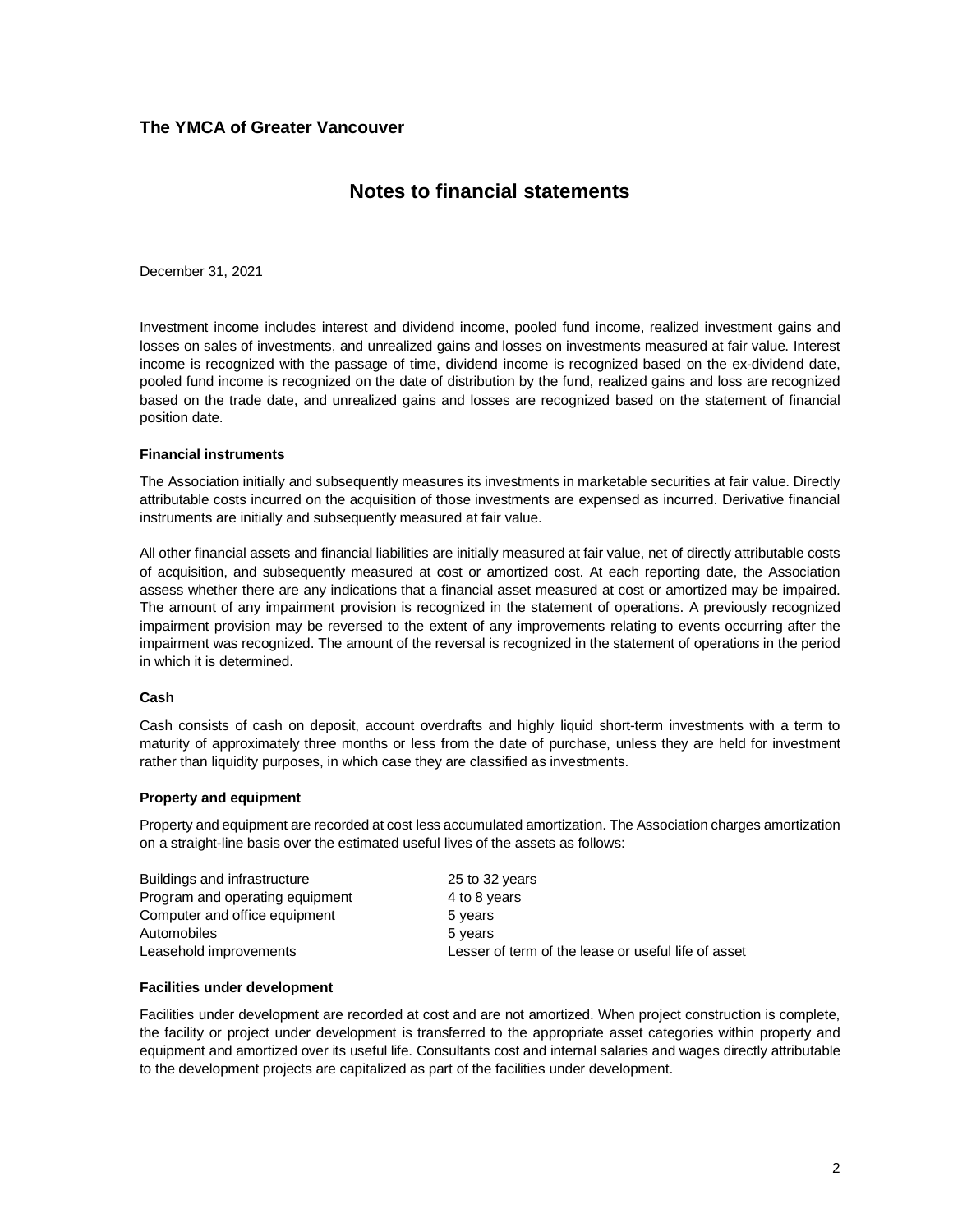### **Notes to financial statements**

December 31, 2021

#### **Impairment of long-lived assets**

When conditions indicate that an item of property and equipment or facility under development no longer contributes to the Association's ability to provide goods and services, or that the value of future economic benefits or service potential associated with the item is less than its net carrying amount, the item is written down to its fair value or replacement cost. The write-down is recognized as an expense in the statement of operations and is not reversed.

#### **Leases**

Leases are classified as either capital or operating leases. Those leases that transfer substantially all the benefits and risks of ownership of the property to the Association are accounted for as capital leases. Capital lease obligations reflect the present value of future lease payments discounted at appropriate interest rates. All other leases are accounted for as operating leases, wherein rental payments are charged to operations as incurred.

#### **Foreign currency translation**

Monetary assets and liabilities denominated in foreign currencies are translated at the exchange rates in effect at the statement of financial position date. Non-monetary assets and liabilities are translated at rates of exchange in effect when the assets are acquired or obligations incurred. Revenues and expenses are translated at the exchange rates prevailing at the time the transaction occurs. All exchange gains and losses are recognized in the statement of operations in the period in which they arise.

#### **Contributed materials and services**

Volunteers contribute an indeterminable number of hours per year. Because of the difficulty in determining their fair value, contributed services are not recognized in the financial statements. Contributed materials are also not recognized in the financial statements.

#### **Use of estimates**

The preparation of financial statements in conformity with Canadian accounting standards for not-for-profit organizations requires management to make estimates and assumptions that affect the amounts reported in the financial statements and accompanying notes. Management believes that the estimates utilized in preparing its financial statements are reasonable and prudent; however, actual results could differ from these estimates.

#### **3. The YMCA of Greater Vancouver Foundation**

The YMCA of Greater Vancouver Foundation [the "Foundation"] is an independent organization incorporated under the *Societies Act* of British Columbia and is a registered foundation under the *Income Tax Act* (Canada). Its primary purpose is to attract charitable gifts to support the Association's mandate. The by-laws of the Association provide that the Chair of the Board of the Foundation, or designate of the Foundation, is also a member of the Association's Board of Directors.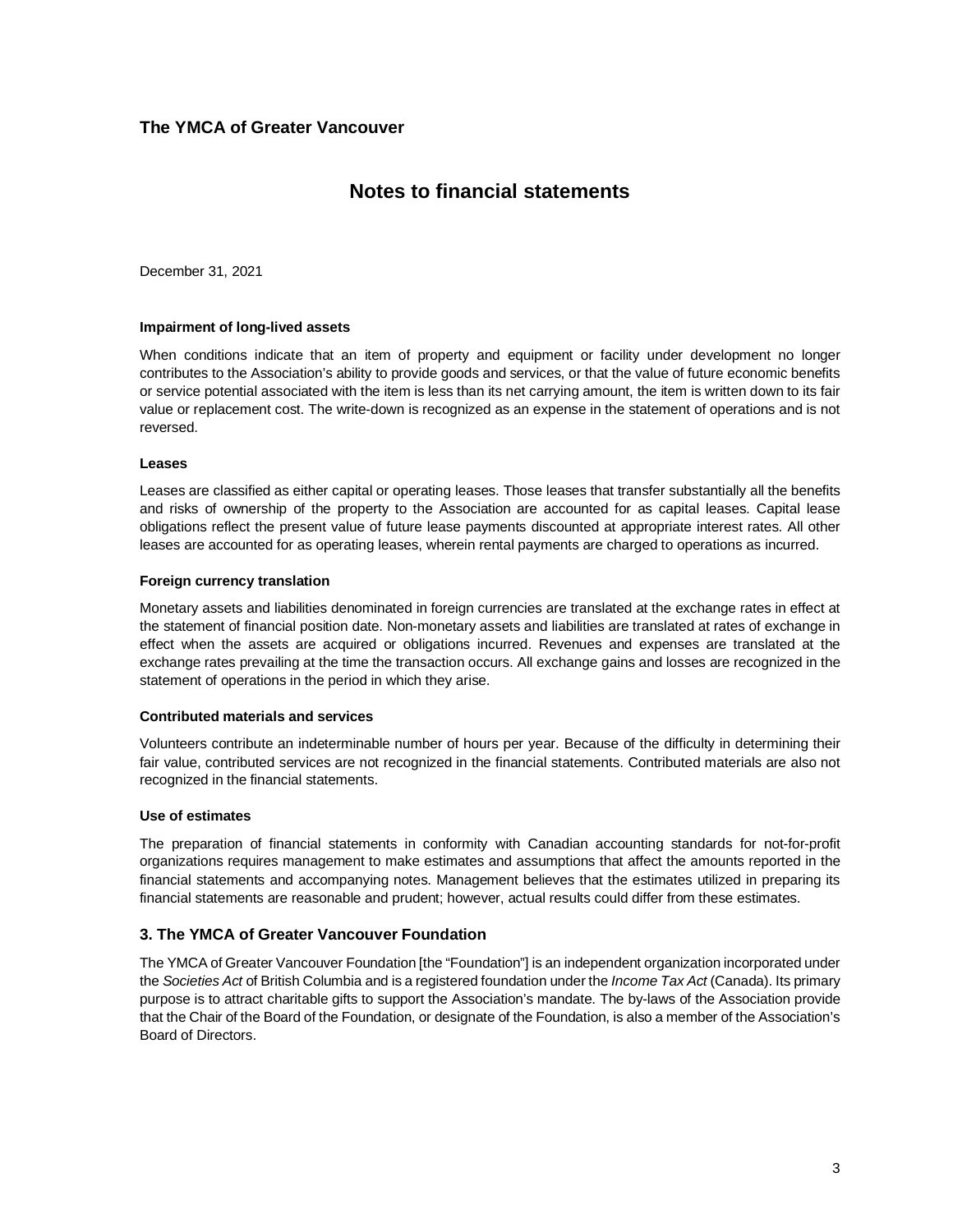### **Notes to financial statements**

December 31, 2021

In April 2016, the Trustees of the Foundation committed to provide the Association with \$3,000,000 over 10 years for the purpose of creating four new centres of community in Surrey, Vancouver, Coquitlam and Chilliwack. In April 2018, the Foundation made further pledges totalling \$7,000,000 to bring its aggregate gift to \$10,000,000. As at December 31, 2021, \$6,800,000 [2020 – \$6,200,000] of this commitment has been received by the Association and recognized as a deferred capital contribution. During the year ended December 31, 2021, \$600,000 [2020 – \$500,000] was recognized as deferred capital contributions *[note 9].*

In addition, the Foundation makes grants and donations to the Association in accordance with donor's restrictions at the direction of the Foundation Trustees. During 2021, the Foundation provided grants of \$2,144,622 [2020 – \$1,106,155] to the Association, of which \$825,514 [2020 – \$485,378] was recognized as revenue and \$1,319,108 [2020 – \$620,777] was recognized as deferred revenue.

The Foundation reimbursed the Association for salaries relating to administration support totaling \$340,644 [2020 – \$302,891], which has been recorded as a reduction of salaries expense.

In July 2015, the Association entered into a 10-year lease for Camp Deka, which is owned by the Foundation, that contains two renewal options of 10 years each *[note 11]*. For the year ended December 31, 2021, the Association was charged rent of \$66,215 [2020 – \$63,077] that is recognized in occupancy expense.

The Association has entered into a 10-year lease that expires in 2031, with two renewal options of five years each, for its head office space, which is owned by the Foundation, with an annual base rent of approximately \$181,000 *[note 11]* which is included in occupancy expense.

The transactions are recorded at the exchange amounts agreed and established between the Association and the Foundation.

As at December 31, 2021, \$1,409,597 [2020 – \$37,948] is receivable from the Foundation that is unsecured, noninterest bearing, and without specified repayment terms.

#### **4. The YMCA of Greater Vancouver Properties Foundation**

The YMCA of Greater Vancouver Properties Foundation [the "Properties Foundation"] is an independent organization incorporated under the *Societies Act* of British Columbia and is a registered foundation under the *Income Tax Act* (Canada). It is concerned with assisting in the funding, support and promotion of the Association. The by-laws of the Properties Foundation provide that the immediate past-Chair of the Association also be an exofficio member of the Properties Foundation Board of Directors.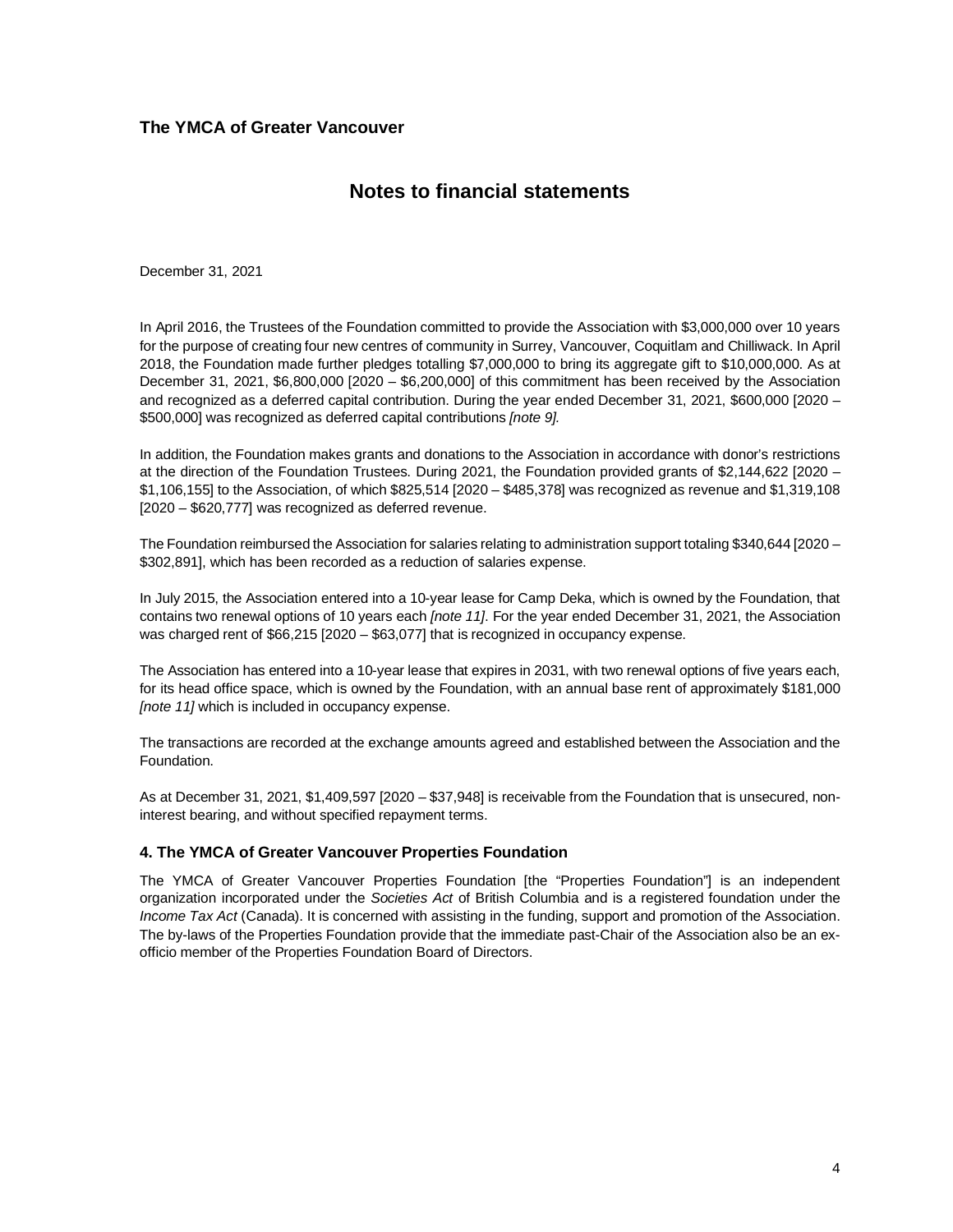### **Notes to financial statements**

December 31, 2021

In September 2015, the Association entered into 10-year lease agreements with the Properties Foundation for the rental of properties that expire in August 2025 and that contain two renewal options of 10 years each. The Association also has a 10-year lease for lands and buildings owned by the Properties Foundation for the Chilliwack Family YMCA Hocking facility which expires in August 2025 and contains two renewal options of 10 years each. For the year ended December 31, 2021, the Association was charged rent of \$4,222,879 [2020 – \$4,513,919] *[note 11]* by the Properties Foundation, which is recognized in occupancy expense. During 2021, the Properties Foundation provided grants of \$3,372,665 [2020 – \$3,517,343] to the Association, of which \$3,172,665 [2020 – \$3,317,343] was recognized as revenue and \$200,000 [2020 – \$200,000] was recognized as deferred capital contributions *[note 9]*. The Association charged the Properties Foundation an administration fee of \$36,933 [2020 – \$37,423] for the year ended December 31, 2021.

The transactions are recorded at the exchange amounts agreed and established between the Association and the Properties Foundation.

As at December 31, 2021, \$1,513,010 [2020 – \$214,115] is receivable from the Properties Foundation that is unsecured, non-interest bearing, and without specified repayment terms.

#### **5. Investments and restricted cash**

|                                                                                     | 2021       | 2020       |
|-------------------------------------------------------------------------------------|------------|------------|
|                                                                                     | \$         | \$         |
| <b>Restricted cash</b>                                                              |            |            |
| [i] Internally restricted – vehicle replacement fund                                | 402,116    | 329,151    |
| [i] Internally restricted – holdback for capital fund                               | 720.313    | 490.977    |
| [i] Externally restricted – What Really Matters Campaign <i>[note 9]</i>            | 3,119,922  | 1,777,284  |
| [i] Externally restricted – government                                              | 1,851,322  |            |
|                                                                                     | 6,093,673  | 2,597,412  |
| <b>Investments</b>                                                                  |            |            |
| [ii] Guaranteed investment certificates ["GICs"] for debt agreement <i>[note 8]</i> | 1,500,000  | 1,500,000  |
| [iii] Internally restricted for strategic reserve                                   | 18,760,496 | 17,842,701 |
|                                                                                     | 20,260,496 | 19,342,701 |
| <b>Total investments and restricted cash</b>                                        | 26,354,169 | 21,940,113 |

- [i] Bank account balances are held in savings accounts and earn interest at 0.30% [2020 0.30%] per annum.
- [ii] Guaranteed investment certificate investments are held at the Royal Bank of Canada and earn interest at 0.10% [2020 – 0.10%] per annum.
- [iii] Internally restricted strategic reserve funds are invested with a portfolio manager, subject to investment oversight by the Investment Committee of the Foundation through an agreement between the Foundation and the Association. The purpose of the funds is to support the Association's capital growth and enhancement strategy to develop new community facilities.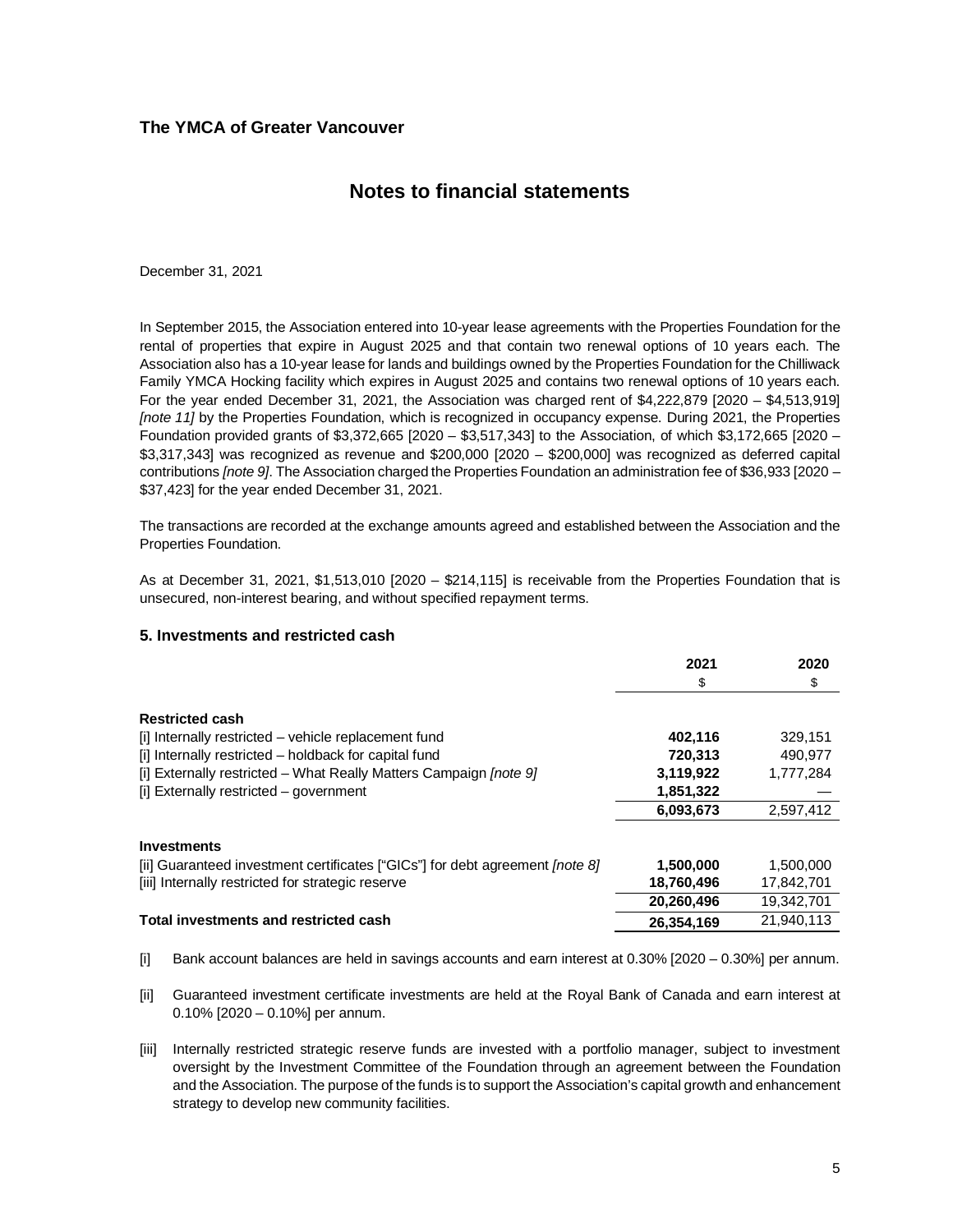# **Notes to financial statements**

### December 31, 2021

The investments in pooled funds for the strategic reserve comprise the following:

|                           | 2021  | 2020  |
|---------------------------|-------|-------|
|                           | $\%$  | %     |
|                           |       |       |
| Money market              | 4.8   | 5.2   |
| Fixed income              | 28.1  | 31.4  |
| Equities and equity funds | 67.1  | 63.4  |
|                           | 100.0 | 100.0 |

### **6. Facilities under development**

|                           | 2021       | 2020       |
|---------------------------|------------|------------|
|                           | \$         | \$         |
| Coquitlam                 | 12,041,488 | 9,688,444  |
| South Vancouver           | 456.785    | 314,575    |
| New child care facilities | 39,066     | 39,066     |
| Camp Elphinstone          | 233,484    | 215,198    |
| Tong Louie YMCA           | 601,996    | 536,597    |
| Robert Lee YMCA           | 383,778    | 153,555    |
|                           | 13,756,597 | 10,947,435 |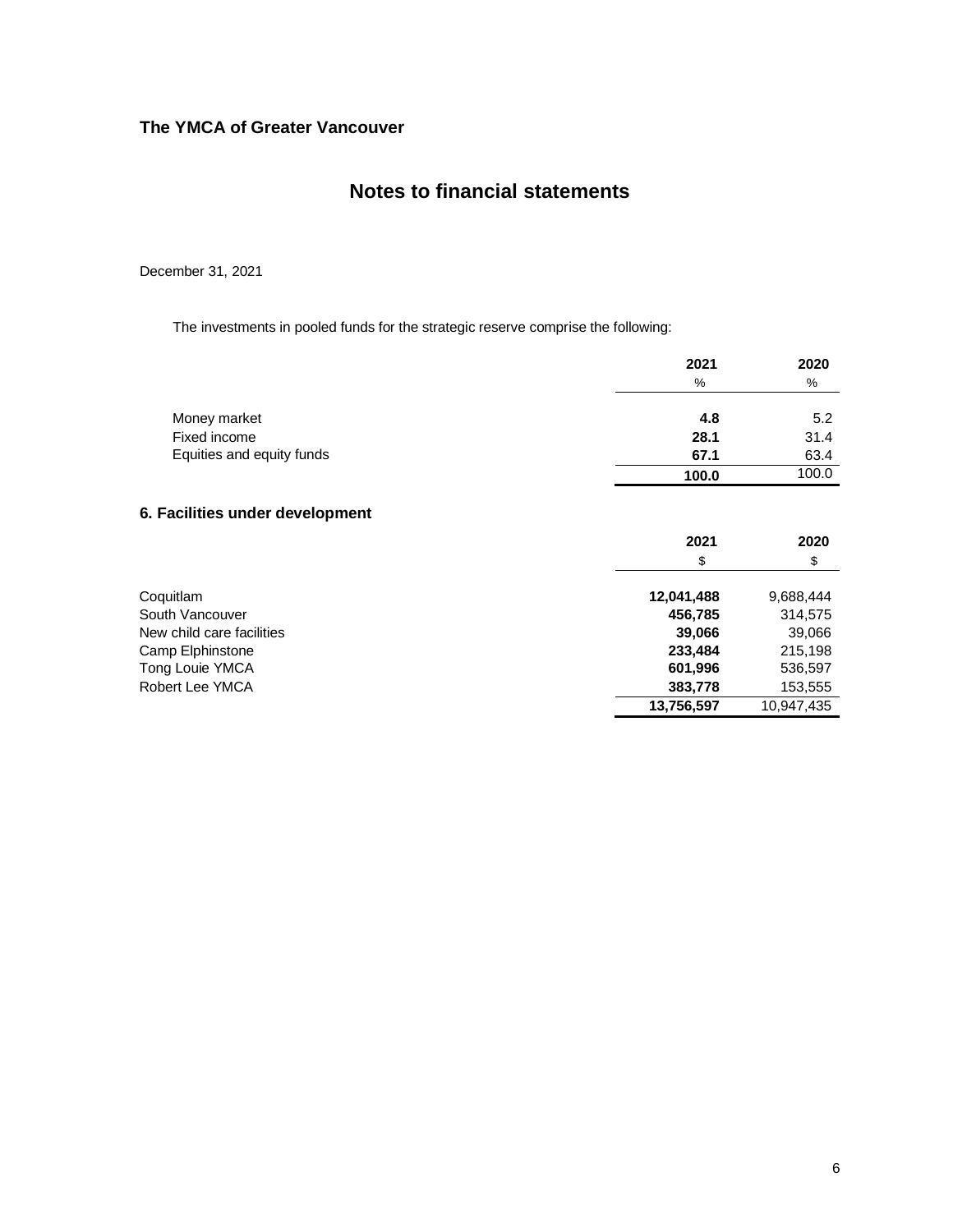December 31, 2021

### **7. Property and equipment**

|                                 | Buildings,<br>infrastructure<br>and leasehold<br>improvements<br>\$ | Program and<br>operating<br>equipment<br>\$ | <b>Computer and</b><br>office<br>equipment<br>\$ | <b>Automobiles</b><br>\$ | <b>Total</b><br>\$ | <b>Accumulated</b><br>amortization<br>\$ | Net book<br>value<br>\$ |  |
|---------------------------------|---------------------------------------------------------------------|---------------------------------------------|--------------------------------------------------|--------------------------|--------------------|------------------------------------------|-------------------------|--|
| December 31, 2021               |                                                                     |                                             |                                                  |                          |                    |                                          |                         |  |
| Robert Lee YMCA - Downtown      | 180,692                                                             | 2,173,735                                   | 433,948                                          |                          | 2,788,375          | (2,478,738)                              | 309,637                 |  |
| Langara Family YMCA             | 216,704                                                             | 1,967,210                                   | 275,439                                          |                          | 2,459,353          | (2, 170, 455)                            | 288,898                 |  |
| Tong Louie Family YMCA - Surrey | 496,904                                                             | 2,991,403                                   | 447,440                                          |                          | 3,935,747          | (3,431,710)                              | 504,037                 |  |
| Chilliwack Family YMCA          | 19,445,991                                                          | 1,042,305                                   | 276,711                                          |                          | 20,765,007         | (2,898,535)                              | 17,866,472              |  |
| Camp Elphinstone                | 2,230,798                                                           | 1,476,379                                   | 250,367                                          | 314,581                  | 4,272,125          | (2, 182, 554)                            | 2,089,571               |  |
| Camp Deka                       | 345,088                                                             | 167,795                                     |                                                  |                          | 512,883            | (343,992)                                | 168,891                 |  |
| Child Care Unit                 | 4,259,343                                                           | 910,964                                     | 303,287                                          |                          | 5,473,594          | (3, 107, 930)                            | 2,365,664               |  |
| <b>Association Services</b>     | 408,721                                                             | 27,764                                      | 2,676,683                                        |                          | 3,113,168          | (2,550,908)                              | 562,260                 |  |
| <b>Community Services</b>       |                                                                     | 53,199                                      | 28,651                                           |                          | 81,850             | (79, 215)                                | 2,635                   |  |
|                                 | 27,584,241                                                          | 10,810,754                                  | 4,692,526                                        | 314,581                  | 43,402,102         | (19, 244, 037)                           | 24,158,065              |  |
| December 31, 2020               |                                                                     |                                             |                                                  |                          |                    |                                          |                         |  |
| Robert Lee YMCA - Downtown      | 180,692                                                             | 2,153,064                                   | 417,400                                          |                          | 2,751,156          | (2,282,454)                              | 468,702                 |  |
| Langara Family YMCA             | 216,704                                                             | 1,967,210                                   | 274,295                                          | —                        | 2,458,209          | (2,028,997)                              | 429,212                 |  |
| Tong Louie Family YMCA - Surrey | 496,904                                                             | 2,991,403                                   | 445,128                                          |                          | 3,933,435          | (3,237,445)                              | 695,990                 |  |
| <b>Chilliwack Family YMCA</b>   | 19,445,991                                                          | 998,746                                     | 276,711                                          |                          | 20,721,448         | (1,936,729)                              | 18,784,719              |  |
| Camp Elphinstone                | 2,050,032                                                           | 1,476,379                                   | 250,367                                          | 314,581                  | 4,091,359          | (1,996,556)                              | 2,094,803               |  |
| Camp Deka                       | 345,088                                                             | 215,179                                     |                                                  |                          | 560,267            | (326, 165)                               | 234,102                 |  |
| Child Care Unit                 | 4,259,343                                                           | 893,257                                     | 265,695                                          |                          | 5,418,295          | (2,861,956)                              | 2,556,339               |  |
| <b>Association Services</b>     | 408,721                                                             | 9,631                                       | 2,596,242                                        |                          | 3,014,594          | (2,355,254)                              | 659,340                 |  |
| <b>Community Services</b>       |                                                                     | 53,199                                      | 28,651                                           |                          | 81,850             | (73, 713)                                | 8,137                   |  |
|                                 | 27,403,475                                                          | 10,758,068                                  | 4,554,489                                        | 314,581                  | 43,030,613         | (17,099,269)                             | 25,931,344              |  |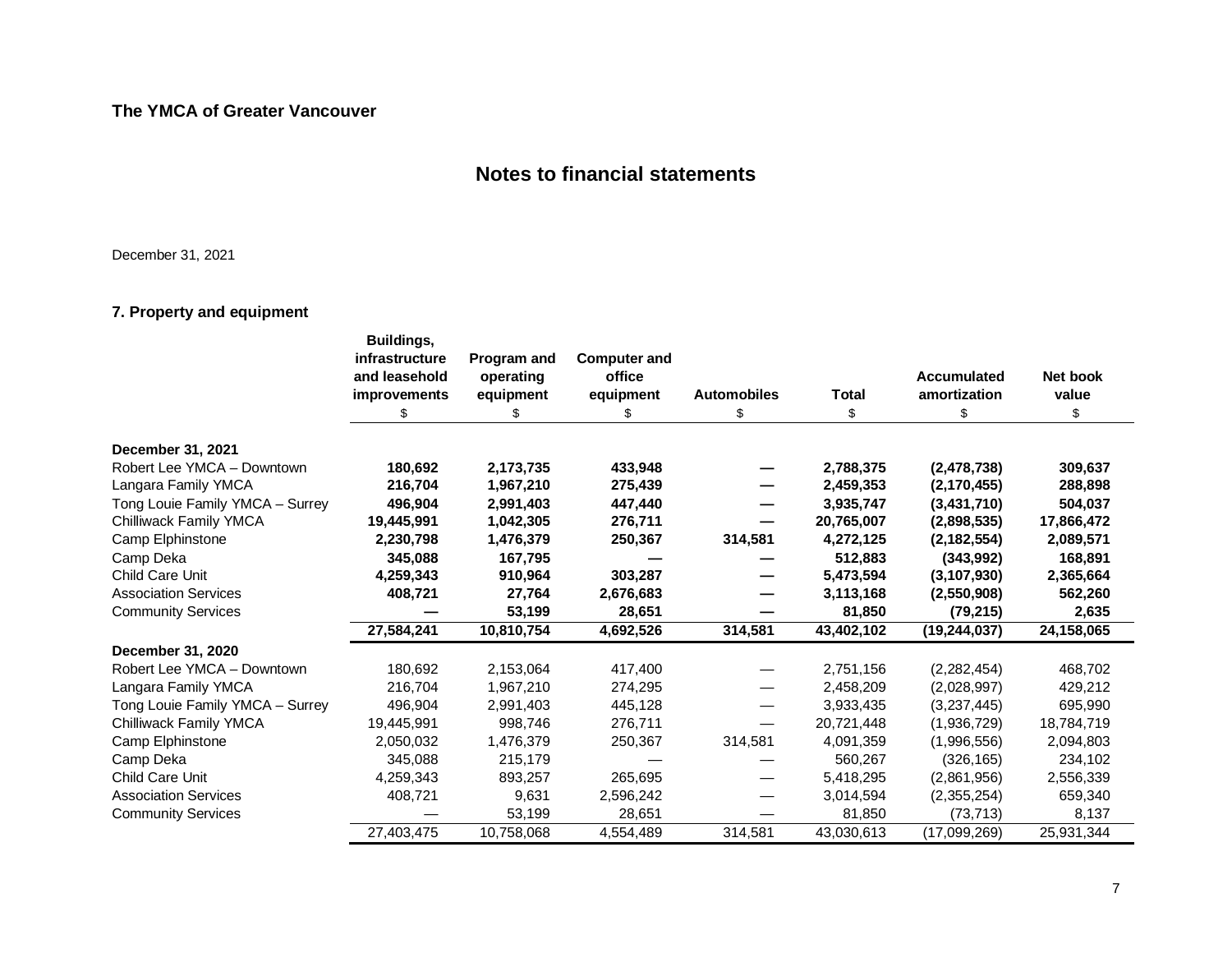December 31, 2021

#### **8. Bank debt**

#### **Bank indebtedness**

|                             | 2021      | 2020      |
|-----------------------------|-----------|-----------|
|                             |           |           |
|                             |           |           |
| Non-revolving term facility | 9,359,474 | 9,597,277 |

#### *Non-revolving term facility*

In February 2019, the Association drew on its \$10,000,000 non-revolving term loan facility that has been drawn by way of one-year Bankers' Acceptances ["BA"] bearing interest at the one-year BA rate plus an acceptance fee of 1.70% per annum. The repayment of the facility is amortized over 25 years.

The Association has entered into a 25-year interest rate swap contract [the "swap"] with a notional amount of \$10,000,000. The swap has been entered into in order to hedge the floating rate of interest associated with the non-revolving term loan facility. As a result of entering into the swap agreement, the fixed interest rate payable by the Association is 2.90% per annum. Quarterly interest and principal payments required under the facility are \$169,000.

As at December 31, 2021, the swap was in a net unfavourable position of \$900,378 [2020 – \$1,736,033] and the gain, being the change in fair value, for 2021 of \$835,655 [2020 – loss of \$982,697] has been recorded in the statement of operations. For the year ended December 31, 2021, interest expense recorded on the non-revolving term loan facility was \$431,556 [2020 – \$442,733].

#### *Revolving demand facility*

The Association has available a revolving demand loan facility for \$2,500,000 [2020 – \$2,500,000] bearing interest at the bank's prime rate plus 0.25% [2020 – bank's prime rate plus 0.25%] per annum. At December 31, 2021 and 2020, no amount was outstanding under this facility.

#### **Term loans**

|                          | 2021    | 2020    |
|--------------------------|---------|---------|
|                          | \$.     | \$      |
| Term loans for equipment | 338,614 | 947,004 |
| Less current portion     | 255,625 | 608,277 |
|                          | 82,989  | 338,727 |

The Association has available combined revolving loan and lease line of credit facilities for \$3,500,000 [2020 – \$3,500,000] such that the aggregate borrowings outstanding under the loan facility and the aggregate amount owing under the lease facility can not exceed \$3,500,000 [2020 – \$3,500,000]. The loans can be drawn by way of advances bearing interest at the bank's prime rate plus 0.25% per annum with a one-year repayment term or by way of fixed interest rate loans with up to a three-year term and an interest rate determined at the time of borrowing. Lease rates are determined based on separate lease agreements.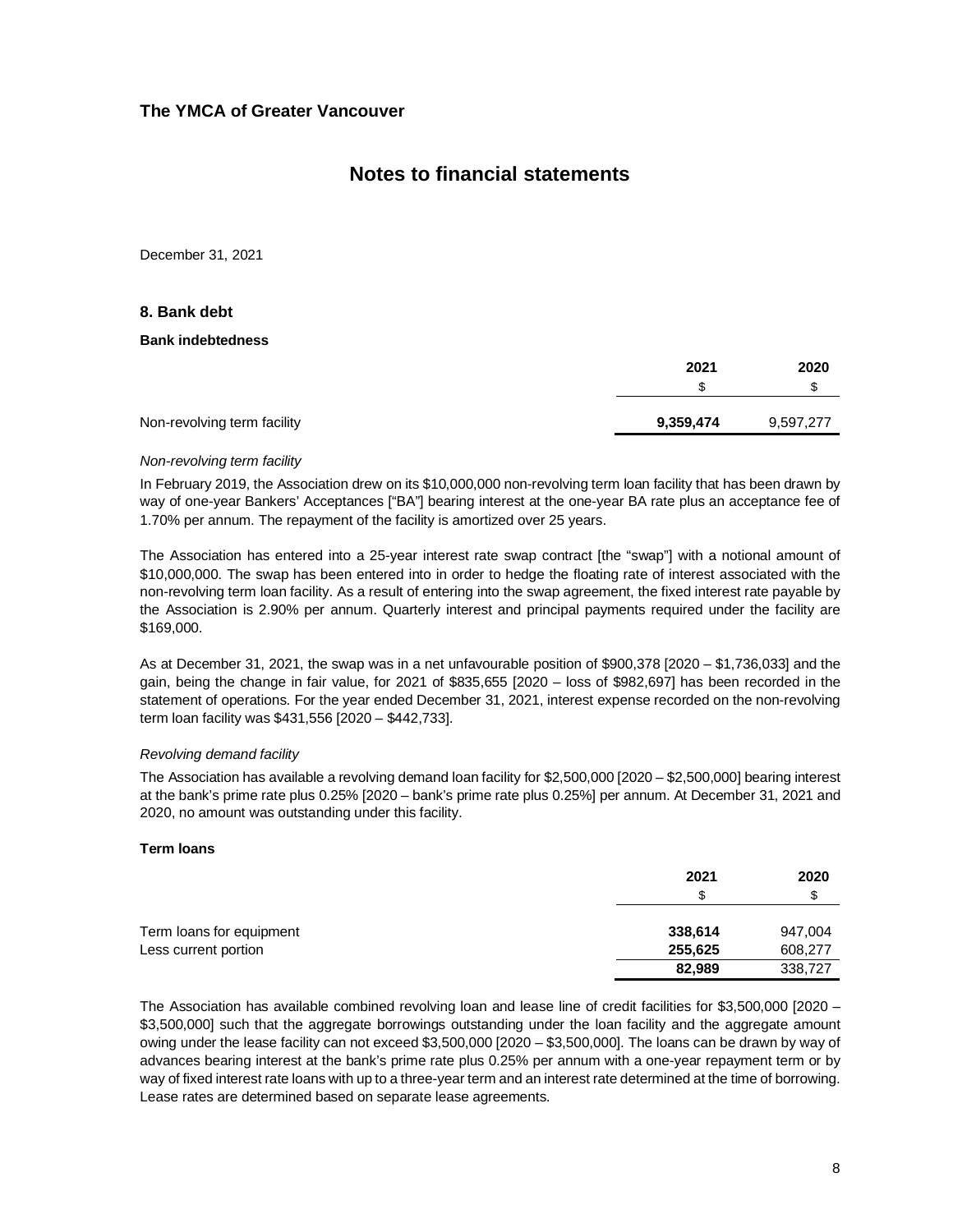December 31, 2021

At December 31, 2021, the Association had two [2020 – three] three-year term loans outstanding bearing interest at rates ranging from 2.48% to 3.82% [2020 – 2.48% to 3.99%] per annum, requiring blended monthly payments of principal and interest aggregating \$37,257 [2020 – \$57,538], and maturing in June 2022 and August 2023.

The total estimated annual principal repayments of the term loans in the next two years are as follows:

|      | J       |
|------|---------|
|      |         |
| 2022 | 255,625 |
| 2023 | 82,989  |
|      | 338,614 |

#### **Credit card facility**

The Association has available a \$500,000 [2020 – \$500,000] credit card facility.

At December 31, 2021, the bank's prime interest rate was 2.45% [2020 – 2.45%] per annum.

A security agreement creating a first charge over all of the Association's equipment and amounts receivable, an assignment of term deposits and/or guaranteed investment certificates for \$1,500,000 *[note 5]*, and a guarantee and postponement of claim by Properties Foundation for \$12,400,000 supported by a first fixed mortgage for \$12,400,000 over the Chilliwack Family YMCA, are provided as collateral for all of the Association's bank debt.

The Association's credit facilities agreement contains a Debt Service Coverage ratio covenant. Measurement of the covenant is defined in the agreement and is as interpreted by the lender. At December 31, 2021, the Association was in compliance with this covenant.

#### **Guarantee**

The Association has provided a guarantee and postponement of claim for \$31,500,000 supported by security agreements covering all of the Association's equipment and accounts receivable, and an assignment of term deposits and/or guaranteed investment certificates for \$1,500,000 *[note 5]* to a bank for credit facilities provided to the Properties Foundation. At December 31, 2021, \$11,206,935 was owed by the Properties Foundation under these credit facilities.

#### **9. Deferred revenue and deferred capital contributions**

#### **Deferred revenue**

|                             | 2021      | 2020      |
|-----------------------------|-----------|-----------|
|                             | \$        | \$        |
| Community programs          | 5,356,970 | 3,677,321 |
| Membership                  | 645,217   | 402,368   |
| Regional development centre | 72.180    | 38,308    |
| Child care                  | 1,838,727 | 2,486,771 |
| Other                       | 453,580   | 414,775   |
|                             | 8,366,674 | 7.019.543 |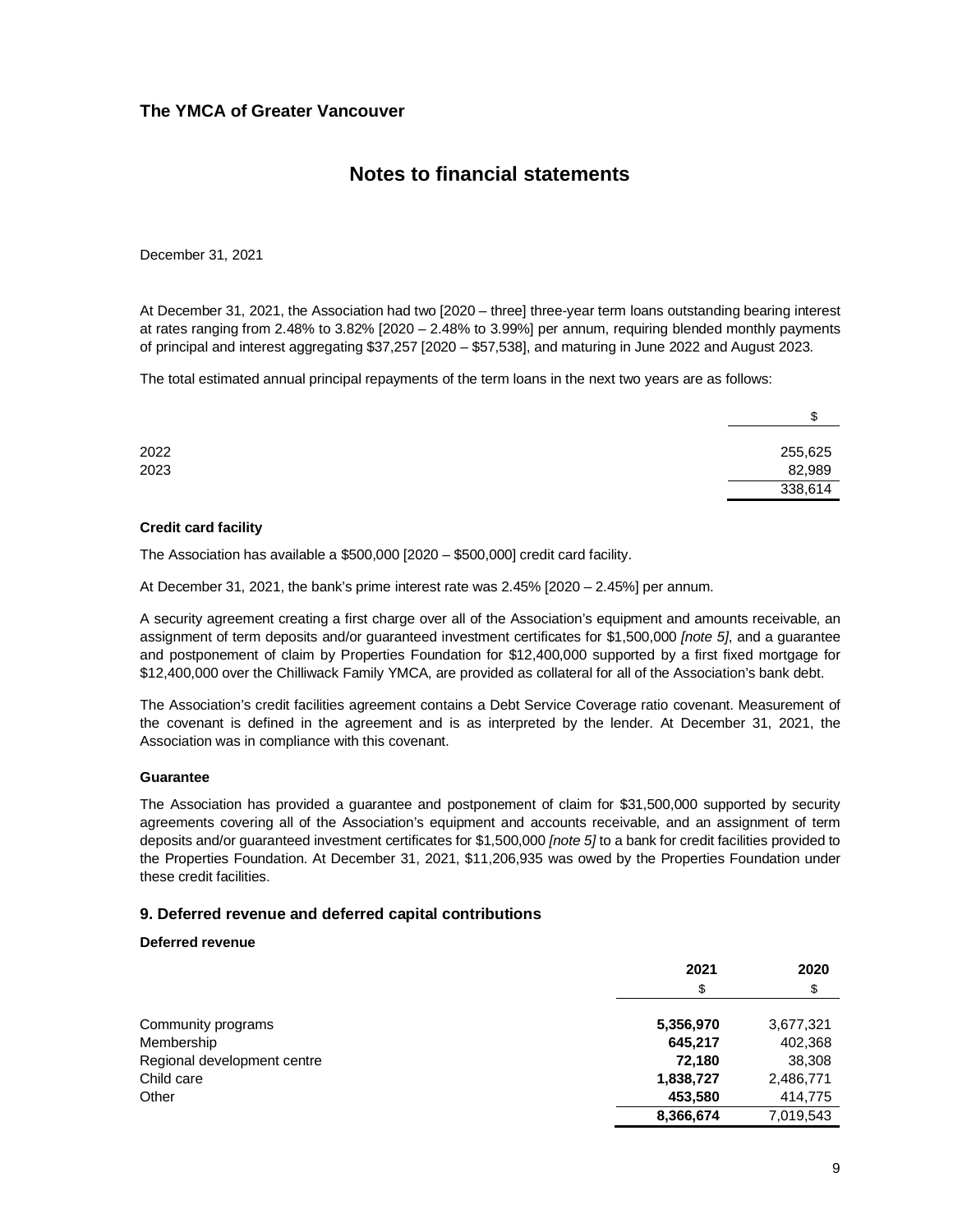# **Notes to financial statements**

December 31, 2021

#### **Deferred capital contributions**

|                                                  | 2021<br>\$ | 2020<br>\$ |
|--------------------------------------------------|------------|------------|
|                                                  |            |            |
| Balance, beginning of year                       | 24,426,048 | 23,841,204 |
| Amounts received during the year [notes 3 and 4] | 3,342,724  | 1,130,118  |
| Amortization of deferred capital contributions   | (550, 664) | (553, 164) |
| Transfer from deferred revenue                   |            | 7.890      |
| Balance, end of year                             | 27,218,108 | 24,426,048 |

Deferred capital contributions represent capital contributions for the following:

|                                                               | 2021<br>\$ | 2020<br>\$ |
|---------------------------------------------------------------|------------|------------|
| Other deferred capital grants and contributions               | 11,799,014 | 11,013,326 |
| What Really Matters capital grants and contributions          | 11,299,172 | 11,635,438 |
| Externally restricted – Government <i>[note 5]</i>            | 1,000,000  |            |
| Externally restricted – What Really Matters Campaign [note 5] | 3,119,922  | 1.777.284  |
|                                                               | 27,218,108 | 24.426.048 |

#### **10. Capital lease obligations**

The present value of future minimum annual lease payments for a child care centre under capital lease at December 31, 2021 is as follows:

|                                                   | \$      |
|---------------------------------------------------|---------|
| 2022                                              | 3,600   |
| 2023                                              | 3,600   |
| 2024                                              | 3,600   |
| 2025                                              | 3,600   |
| 2026                                              | 3,600   |
|                                                   | 18,000  |
| Less amount representing interest                 |         |
| Less current portion of capital lease obligations | (3,600) |
|                                                   | 14.400  |

The interest on capital lease obligations for 2021 was nil [2020 – nil].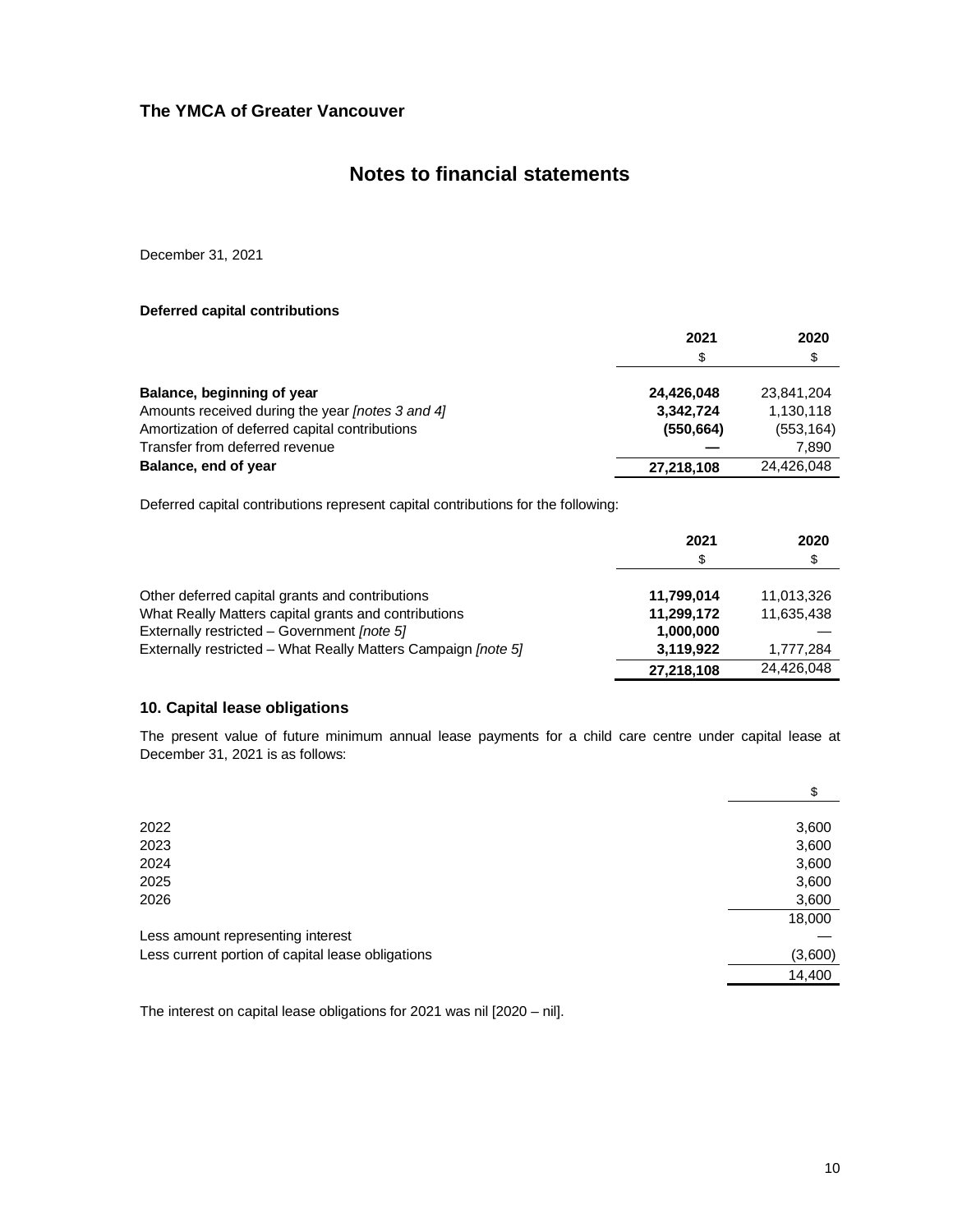December 31, 2021

#### **11. Commitments**

The Association is committed to premises leases expiring at various dates through 2031 *[notes 3 and 4]*. The estimated annual minimum lease payments under the leases are as follows:

|            | \$         |
|------------|------------|
|            |            |
| 2022       | 5,165,000  |
| 2023       | 4,452,000  |
| 2024       | 4,539,000  |
| 2025       | 4,551,000  |
| 2026       | 234,000    |
| Thereafter | 771,000    |
|            | 19,712,000 |

In addition to minimum rent, leases for premises generally require the payment of various operating costs.

#### **12. Related party transactions**

During the year ended December 31, 2021, the Association purchased goods and services of \$24,452 [2020 – \$21,908] from entities whose officers are also directors of the Association. These transactions are in the normal course of operations and are measured at the exchange amount, which is the amount established and agreed to by the parties.

Other related party transactions are disclosed in notes 3 and 4.

#### **13. Financial instruments**

#### **Interest rate risk**

Interest rate risk is the risk that the fair values or future cash flows of a financial instrument will fluctuate because of changes in market interest rates. The Association's restricted cash earns interest at deposit rates and the Association has investments in certain fixed income securities. Certain of the Association's bank indebtedness bears interest at the one-year BA rate and other debt at a rate that varies with the prime rate. The term loans bear interest at fixed interest rates. The Association has entered into an interest rate swap to manage the effects of changes in the BA rates.

#### **Credit risk**

Credit risk is the risk that one party to a financial instrument will cause a financial loss for the other party by failing to discharge an obligation. The Association is exposed to credit risk in the event of non-performance by counterparties primarily in connection with its cash, restricted cash, investments in GICs and accounts receivable. The Association mitigates its credit risk with respect to cash, restricted cash and investments in GICs by dealing with Canadian financial institutions with no publicly known liquidity problems and, with respect to accounts receivable, by dealing only with what management believes to be financially sound counterparties.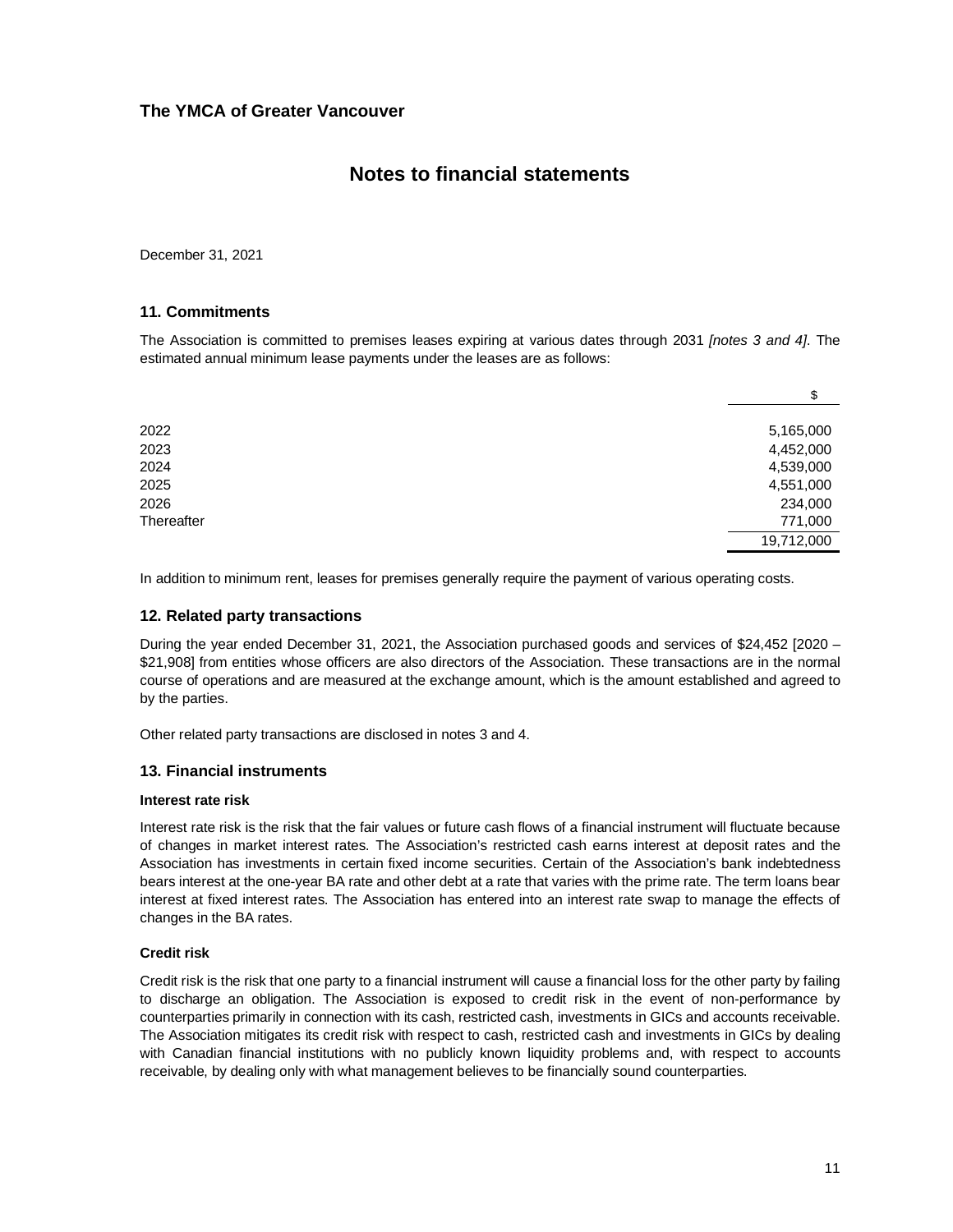December 31, 2021

#### **Liquidity risk**

Liquidity risk is the risk that the Association will encounter difficulty in meeting obligations associated with financial liabilities. The Association is exposed to liquidity risk primarily from its bank indebtedness, accounts payable and accrued liabilities, term loans, credit card facility and operating lease commitments. The Association's ability to meet its obligations depends on generating cash flows from operations and the ability to obtain financing from other sources including its existing and other potential lenders.

#### **Currency risk**

Currency risk is the risk that the fair value or future cash flows of a financial instrument will fluctuate because of changes in foreign exchange rates. The Association has cash and investments denominated in US dollars and thus the Association is exposed to the risk of fluctuations in earnings and cash flows arising from changes in the exchange rate between the Canadian dollar and the US dollar and the degree of volatility in that rate. As at December 31, 2021 the Association has cash denominated in US dollars of \$22,754 [2020 – \$17,839] and investments of \$17,017,540 [2020 – \$16,066,988].

#### **Other price risk**

Other price risk is the risk that the fair value or future cash flows of a financial instrument will fluctuate because of changes in market prices, whether those changes are caused by factors specific to the individual financial instrument or its issuer, or factors affecting similar financial instruments traded in the market. The Association is exposed to other price risk from investments held by the Association for which future prices are uncertain. The Association manages price risk by allocating its investments across different investment managers and different types of investments and underlying industries.

#### **14. Government remittances**

Included in accounts payable and accrued liabilities at December 31, 2021 are government remittances aggregating \$25,875 [2020 – \$21,264], such as sales taxes and withholding taxes, which are required to be paid to government authorities.

#### **15. Remuneration to directors, employees, and contractors**

The Directors of the Association are not remunerated. The aggregate remuneration paid to the Association's 10 employees and contractors with the highest individual remuneration in excess of \$75,000 per annum is \$1,874,880 [2020 – \$1,890,145].

#### **16. Pension plan**

The Association has a multi-employer defined contribution pension plan in which eligible employees are entitled to participate. Contributions made by the Association to the plan are recognized as an expense in the period in which the contributions are made.